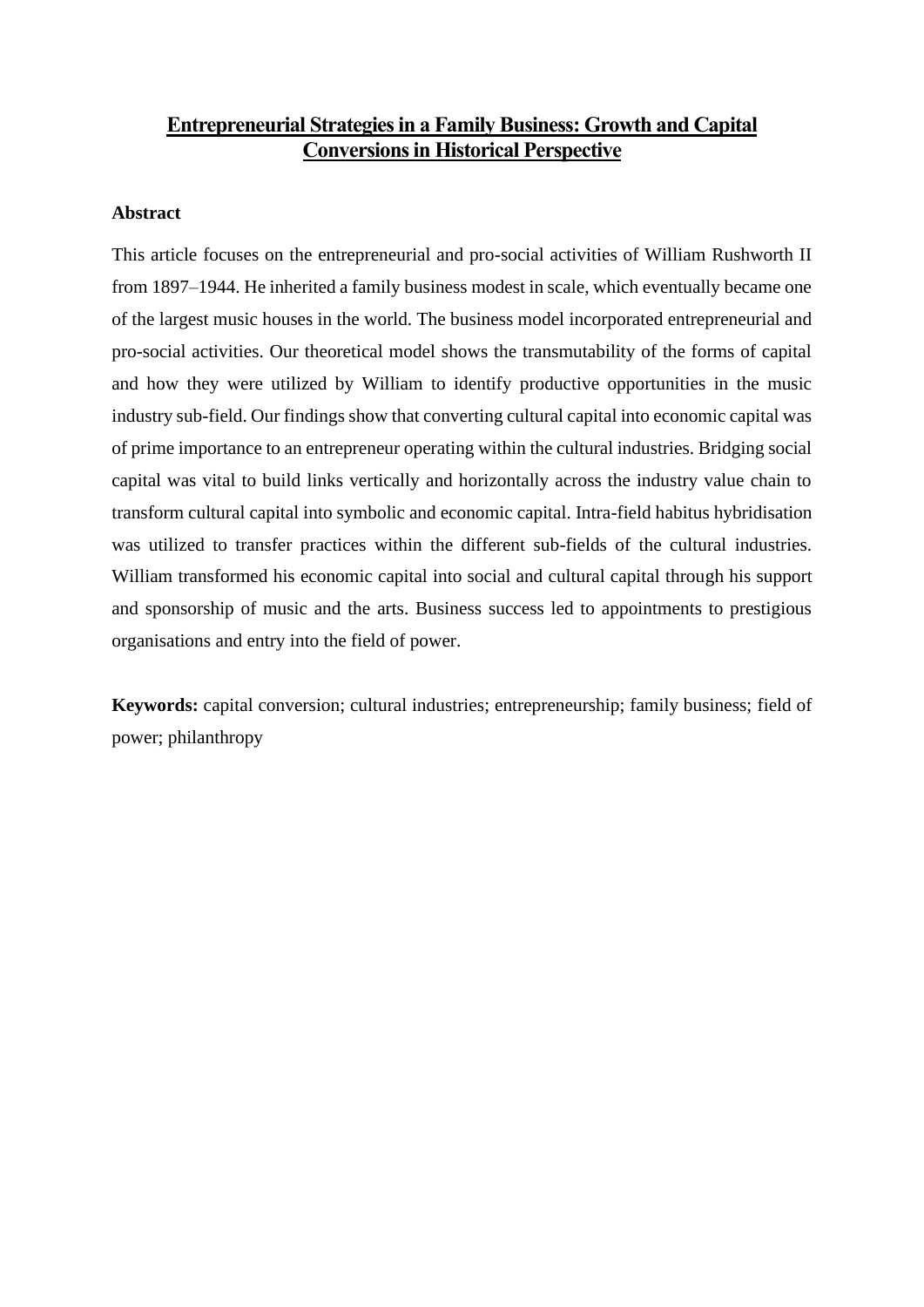### **Introduction**

Establishing close links between a family firm and the local community can be a crucial factor in business survival and longevity, as well as influencing branding, identity and enhancing reputation. Family business leaders are more inclined to seek forms of non-economic value such as the accumulation of social, cultural or reputational capital (Feliu and Botero 2016; Massis and Chirico 2014; Van Gils, Dibrell, and Neubaum 2014). This can take a variety of forms, such as public service, philanthropy, or membership of influential cultural institutions. Family business leaders may actively seek to join civic elite networks to increase the scale and scope of their business, and thus leverage social capital for commercial gain.

There have been conceptual (Adler and Kwon 2002; Naphiet and Ghoshal 1998) and empirical research (Pret, Shaw, and Drakopoulou Dodd, 2016) on how entrepreneurs are able to create value by converting different forms of capital, but little research on how entrepreneurs in different occupational categories utilize non-material capitals (Lee and Shaw 2016; Light and Dana 2013). Historical research has applied Bourdieu's capital theory to investigate corporate elites (Maclean, Harvey, and Press 2005), entrepreneurial philanthropy as a mechanism for capital conversion and accumulation and as a means of engaging in 'world making' (Harvey, Maclean, Gordon, and Shaw 2011), and as a conceptual lens to analyse contemporary entrepreneurial philanthropy (Shaw, Gordon, Harvey, and Maclean 2011). There is, with some exceptions (MacKenzie, Gordon, Martin, and Gannon 2019), relatively little historic research on how family business entrepreneurs accumulate resources and engage simultaneously in both entrepreneurship and philanthropy.

This study addresses the research gap by investigating how William Rushworth II, an entrepreneur operating in the cultural industries, transformed the industry on Merseyside. Rushworths Music House was established in Liverpool in 1839 by William Rushworth (grandfather of the entrepreneur) to build organs for churches and cathedrals. The Company became one the largest organ builders in the UK and in the mid-nineteenth century diversified into musical instrument manufacture and retail. Rushworths experienced considerable growth under William Rushworth II, third generation head of the firm, during the first half of the twentieth century. In the 1960s, under the stewardship of William's son, James, the Company became one of largest music houses in the world. It was closely associated with the Merseybeat scene of the early 1960s and the emergence of The Beatles; it remained under family control until 2002 when it closed.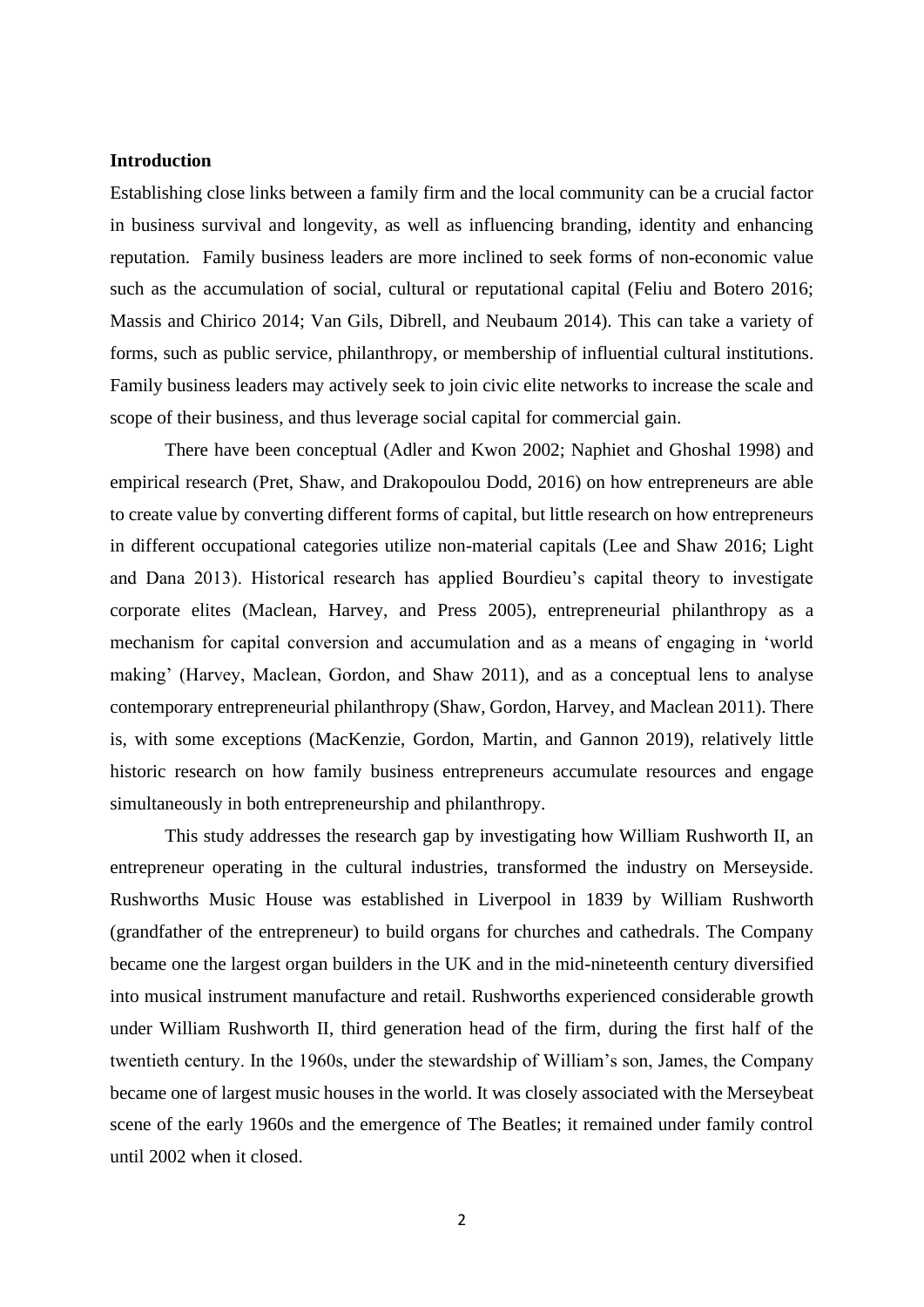This research adopts Bourdieu's (1977, [1984] 2010, 1986) theory of practice to explore the entrepreneurial practices, behaviours and strategies of William Rushworth II. We follow Kipping and Üsdiken (2014) and adopt a 'history-to-theory' approach to test extant theory and to develop new theories of how firms employ the forms of capital to develop productive opportunities. We analyse how William utilized the field rules (music as a sub-field of the cultural industries), habitus, and the different forms of capital and resources available to him to become the dominant figure in the cultural industries on Merseyside during his leadership of the Company. This study shows how William was effective in establishing a business that met the musical aspirations of the middles-classes and elite cultures. Our theoretical model derived from the historical case study shows how strategically William applied the forms of capital individually or in combination to pursue entrepreneurial or philanthropic activities. He devised innovative commercial and pro-social strategies (capital conversions) which took advantage of the emergence of different modes of cultural consumption. The interrelationship between the two activities enabled William to identify new productive opportunities to expand and diversify the Company's range of services to cater for the demands of the growing cultural economy on Merseyside. William's commercial success and cultural contributions enabled him to enter the field of power and join the regional elite.

In the following section, we discuss Bourdieu's theoretical concepts of habitus, field and capitals. This is followed by a description of our research methods and data collection. We then introduce our case study on William Rushworth II which examines how he utilized the different forms of capitals to establish his business as the leading music and cultural enterprise on Merseyside. The section that follows explores how William's commercial success led him to be appointed to the committees of prominent local organisations, and entry into the field of power. We then analyse and discuss the findings of our historical case study and our contribution to capital accumulation and conversion theory.

### **Bourdieu's theory of practice and capital accumulation**

Bourdieu's theoretical concepts of 'habitus, field, cultural and symbolic capital are all inherently historical' (Steinmetz 2011, 46). Bourdieu ([1990] 2011, 53) described habitus as, 'systems of durable, transportable dispositions, structured structures predisposed to function as structuring structures, that is, as principles which generate and organize practices and representations…' The three main structures that influence individual success are family, education, and corporate and professional bodies (Maclean et al. 2005). Habitus is a '*historical transcendental* bound up with the structure and history of a field' (Bourdieu & Wacquant 1992, 189). Further, the habitus 'links past fields to present fields through the individual actors who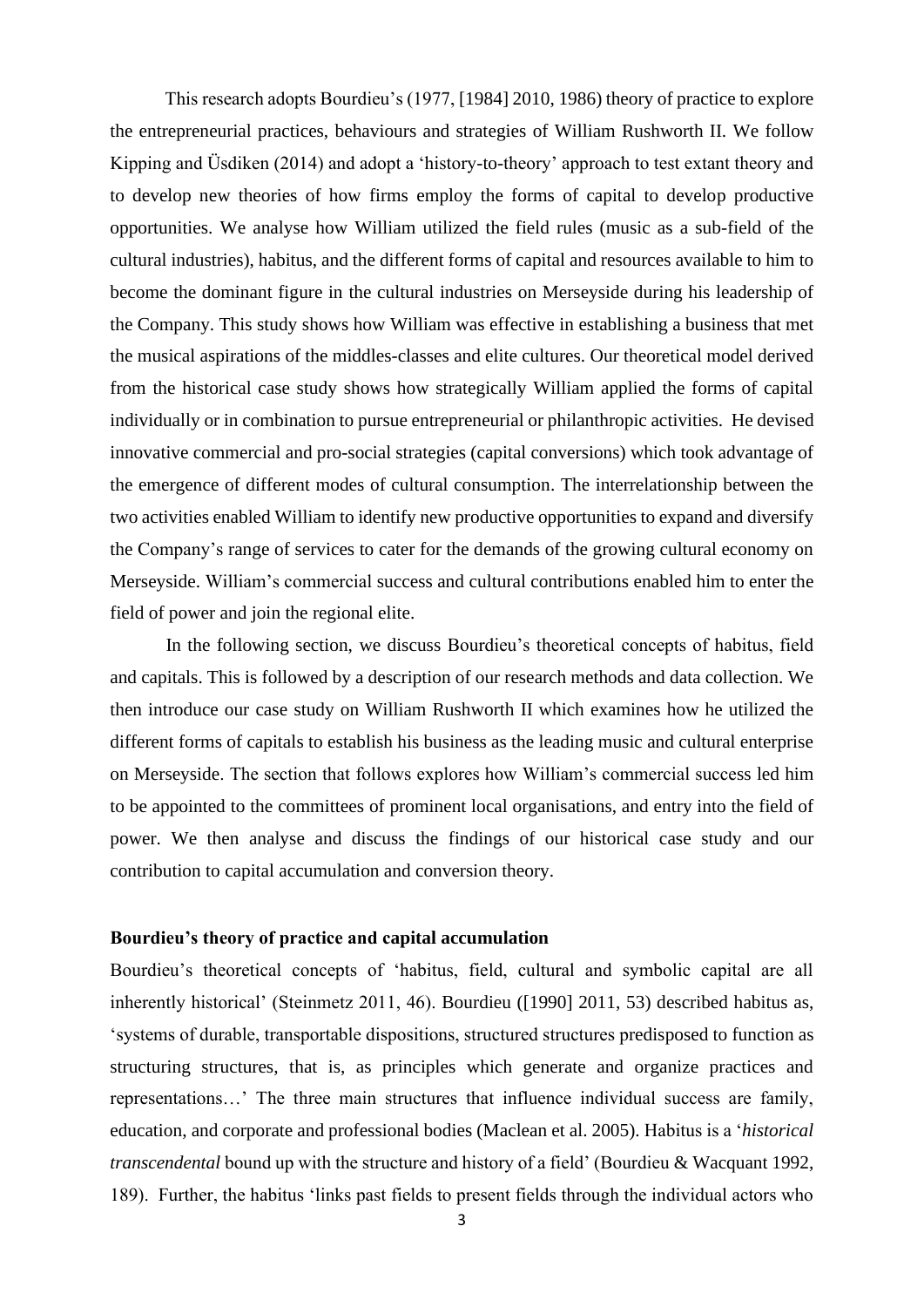move from one to the next' (Emibayer and Johnson 2008, 4). An organisation will contain individuals with a variety of habitus, which influence practices, behaviours and operations.

Society comprises many different social fields, which includes politics, the economy, culture, and education. Fields are 'structured spaces that are organized around specific types of capital or combinations of capital' (Swartz 1997, 117). They are relatively autonomous because each field has unique rules. Fields facilitate the conversion of one form of capital into another. Actors possess different amounts of capital and how they utilize the capitals at their disposal impacts on the construction of the field. This is because '[*a*] *capital does not exist and function except in relation to a field*' (Bourdieu and Wacquant 1992, 101). A field is also a '*space of conflict and competition*' where individuals seek to safeguard or alter tFhe distribution of capital to their benefit. The ability to move upwards, or to dominate a field or sub-field is dependent on possessing the appropriate quantity and combinations of economic, cultural, social and symbolic capital (Harvey and Maclean 2008). In addition, actors should possess the appropriate social skills to frame stories to induce cooperation from potential supporters or to isolate opponents (Fligstein 1997).

Economic capital is the principal source of power and the foundation of stratification within industries whilst cultural capital predominates in the arts, literature and education (Maclean et al. 2005). The power of agents to dominate a field or sub-field depends on both the volume and structure of their capital, especially the relative weight of the different forms of capital in their total assets (Bourdieu, 1989). Further, Maclean et al. (2005, 30) argue that '[t]o some degree, each of these [capitals] is transmutable, because economic capital, which Bourdieu considers the dominant form, can be used within limits to purchase cultural and social capital, and in like manner possession of the latter may lead to the accumulation of economic capital.' People or organisations are in competition to acquire these various forms and combinations of capitals.

Subordinate actors with less capital and power must pursue innovative strategies to supplant the established actors, or to join the field elite (Maclean, Harvey, and Kling 2017). This could lead to changes in the structure of the field. However, the doxa (taken for granted, sense of reality) produces accord, complicity, and an acceptance of the rules of the game (Bourdieu 1977). The habitus, which links the concepts of field and capitals, ensures that actors tacitly recognize 'the value of the stakes of the game and the practical mastery of its rules' (Bourdieu and Wacquant 1992, 117). In short, the rules condition actors to play the game.

An increasing body of research has applied Bourdieu's concepts of capital and habitus to examine nascent entrepreneurship and entrepreneurial processes and behaviours (De Clercq and Honig 2011; Hill 2018; Light & Dana 2013). Research has focused on social capital whilst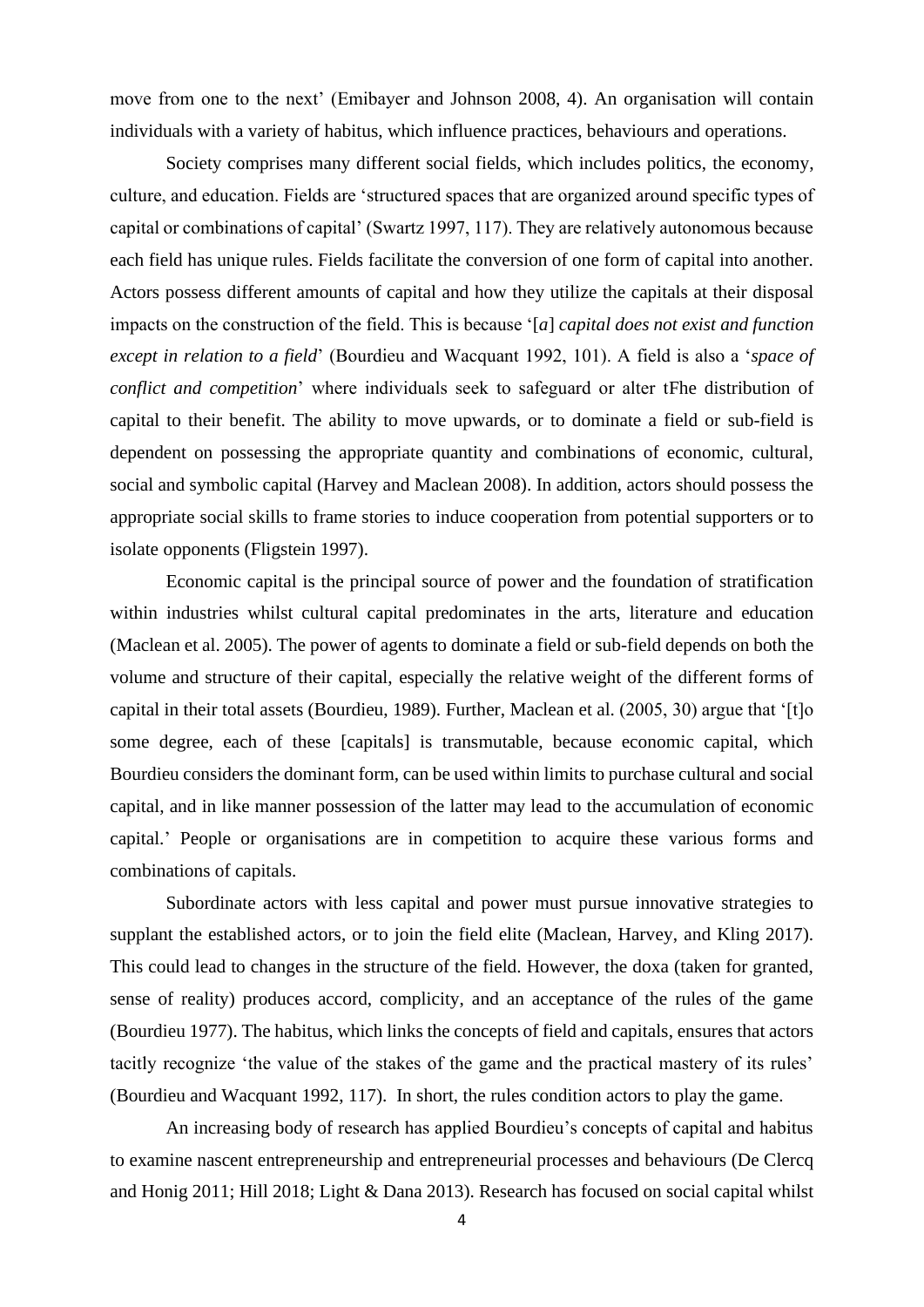cultural capital and symbolic capital have tended not to be included in exploring entrepreneurial processes (Hill 2018). Anderson, Drakopoulou Dodd, and Jack (2010), for example, examined growth-focused networking practices using habitus as a conceptual frame. Growth is co-created through five spans of strategic networking practices: liberating; inspiring; visioning; articulating; and implementing. These processes are underpinned by the habitus-specific *modi operandi* of shared views, shared perspectives, and shared ways of seeing the world, which become shared practices in the growth process. Habitus was viewed as a 'powerful selfreplicating enclave that included the players but also acted to exclude others' (Anderson, Drakopoulou Dodd and Jack 2010, 129).

Bourdieu (1986, 242) argued that '[i]t is impossible to account for the structure and functioning of the social world unless one reintroduces capital in all its forms and not solely in the one form recognized by economic theory.' Economic capital is the ownership and control of financial capital and other tangible and intangible business assets, which are convertible into money. Economic capital has an institutional form in terms of property rights and is a major source of power. It is a critical asset for small firms (Brinckmann, Salomo, and Gemuenden 2011).

Bourdieu viewed the unequal access to cultural capital as a reflection of the inequalities in social class. Institutions such as the family and school reproduce cultural inheritance, which perpetuates elite structures of dominance, or habitus (Bourdieu [1984] 2010; Bourdieu and Passeron 1977). This is because the family 'plays a key role in reproduction strategies. transmitting economic, cultural and symbolic privilege, first and foremost the symbolic capital of the family name' (Maclean et al. 2005, 36). Kinship amongst the elite has an important influence on boardroom appointments (Useem 1980)

Cultural capital exists in three forms: the *embodied state*, 'in the form of the long-lasting dispositions of the mind and body', which refers to acquired knowledge as well as passively inherited mannerisms and ways of communicating acquired through socialisation. This demonstrates the importance and influence of the parent's cultural capital on the social status and social mobility of their children; in the *objectified state* in the form of possessions such as books, paintings, and instruments; and in the *institutionalized state* such as academic or professional qualifications, which allows comparisons with other candidates in the labour market (Bourdieu 1986). Educational institutions operate as 'structuring structures' as education is a highly stratified field where 'attendance at an elite institution is one of the surest of all mechanisms for career advancement' (Maclean et al. 2005, 38). It has been argued that the focus on meritocratic social advancement has placed a significant premium on the possession of cultural capital in terms of social skills and prestigious educational qualifications: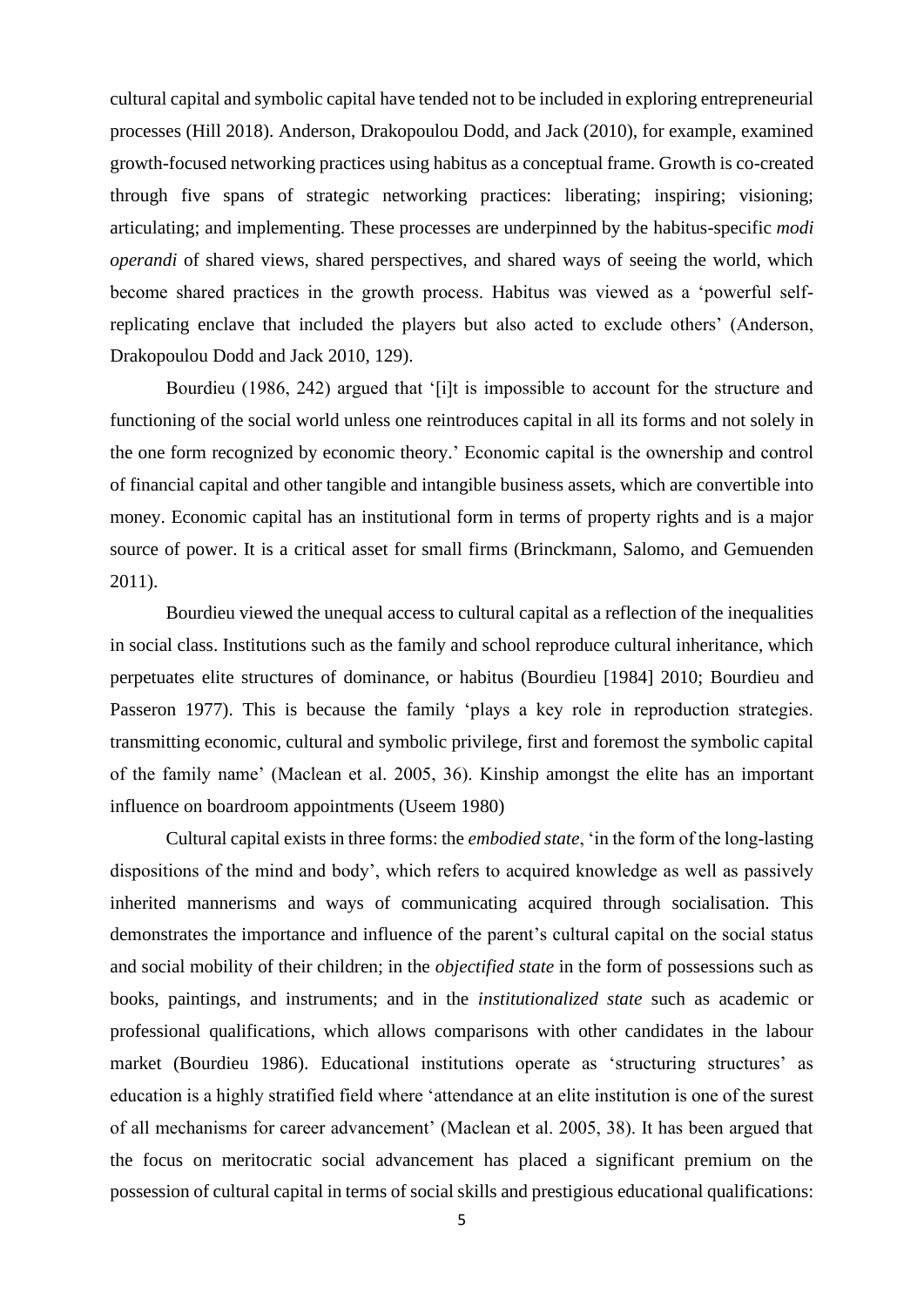'Family and educational practices ensure that the offspring of the corporate elite become culturally well-endowed, and the preferential advancement of those so endowed leads to an outcome little different from that achieved by more brazen use of family wealth in an earlier era' (Useem 1980, 65).

Social capital comprises an entrepreneur's network of relationships and the embedded resources that s/he can access (Westerlund and Svahn 2008). Anderson and Jack (2002) described social capital as a bridge building process. Their analogy of the sturdiness of different forms of bridges and their related carrying capacity illustrates how the strength of the social capital bridge effects access to the quality and abundance of resources and information. Further, it 'captures the essence of mutuality in social capital' (Anderson and Jack 2002, 207). For an entrepreneur, personal and social networks are especially critical during the start-up phase (Ostgaard and Birley 1994), which highlights the importance of bonding social capital (Coleman, 1988). Networks evolve from identity-based links at start-up to calculative networks during early growth (Hite and Hesterly 2001). This involves a shift from strong, socially embedded personal networks (bonding social capital) to mainly market-based weak ties. Burt (1992) argued that bridging the structural holes in sparsely connected networks (bridging social capital) provides the entrepreneur with access to new concepts and opportunities.

Symbolic capital refers to the 'degree of accumulated prestige, celebrity or honour and is founded on a dialectic of knowledge (connaissance) and recognition (reconnaissance)' (Bourdieu 1993,7). Here we are concerned with how the entrepreneur can acquire status and prestige and use it to acquire resources to further his/her business interests. Bourdieu (1977, 179) regarded symbolic capital as probably '*the most valuable form of accumulation*' in a society. He regarded it as a 'transformed' or '*disguised*' form of physical economic capital, which could be converted back into economic capital.

Social capital creates the opportunity for the entrepreneur operating in the cultural industries to convert cultural capital (in the form of music, concerts, education and musical instruments) into symbolic and economic capital. Putnam (1993, 88) recognised the dichotomy between self-interest and altruism and argued for the pursuit of 'enlightened' self-interest in the context of the broader public needs. He asserted that '[c]itizens in a civic community, though not selfless saints, regard the public domain as more than a battleground for pursuing personal interest.' Symbolic capital could be transformed into social and cultural capital through, for example, engagement in philanthropy and various forms of charitable engagements, which involves people from influential social circles. Harvey et al. (2011, 431-432) have termed this 'entrepreneurial philanthropy' because '[t]he economic capital invested philanthropically by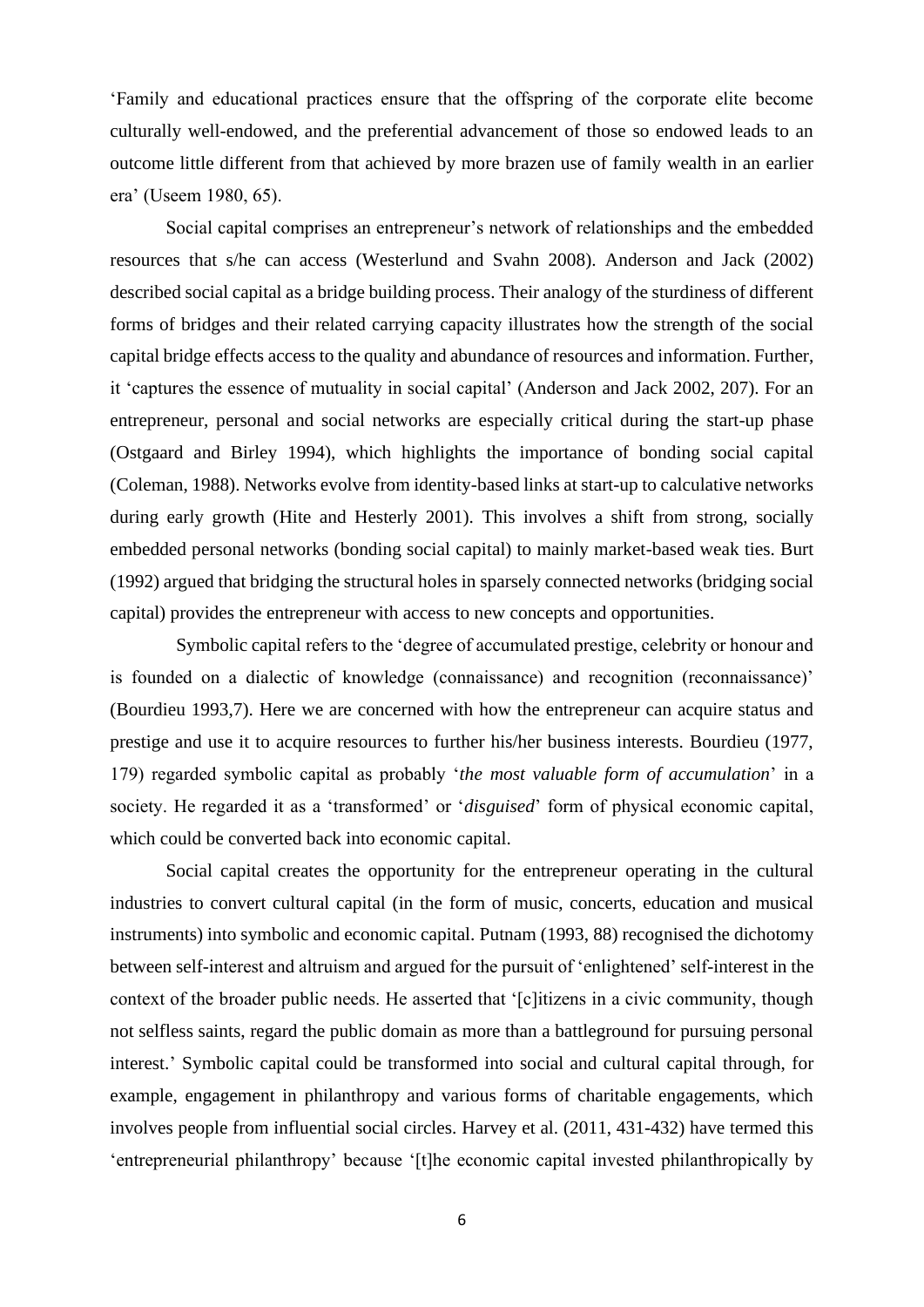definition yields no direct return to the entrepreneur. However, potentially there are returns in the form of cultural, social and symbolic capital, which in turn might yield an economic return'.

This study will show how William Rushworth II utilized the field's rules (specifically the music industry, the sub-field of the cultural industries), habitus and capitals to establish a dominant position in Liverpool and Merseyside's cultural industries. He was able to develop and expand his social network and associate with elites from other fields (Wong 2016). This culminated in his engagement in civic duties and a prestigious position amongst the Liverpool elite. We will also show how his accumulation of symbolic capital from his civic engagement and public service in combination with his social and cultural capital, based on his knowledge of the dominant practices in the cultural industries, was concomitant with his business success.

### **Methods and data**

Some of the main theories in strategy (Penrose [1959] 2009; Chandler, 1962) adopted process explanations where history and learning were fundamental to the development of these theories, though until recently the historical context has largely been neglected (Farjoun, 2002). The 'historical turn' in management and organisation studies (Rowlinson, Hassard, and Decker 2014) is 'shifting attention from the simple use of historical data to the value of these analyses in making us see the social, cultural, and institutional construction of organisational and managerial phenomena in historical context' (Bansal, Smith, and Vaara 2018, 1191-1192).

Data from several thousand pages of Company archival material were analysed. This included accounts and marketing literature, and programmes and pamphlets attached to Rushworth-sponsored events. A novel and very useful source of information was a twentyeight-page booklet titled: 'The development of a musical retail business' which was published by the Company in 1924. The booklet was a transcript of a keynote speech William Rushworth II delivered at the Federation of British Music Industries Annual Meeting in Folkestone in May 1924 during his tenure as Vice-President of the organisation. In the booklet, he outlined the key components and activities that add value to a retail enterprise. Other data included publicly available documents such as newspapers, trade journals and business magazines.

The Liverpool Public Records Office holds documents from the associations, institutions and organisations where William Rushworth II had connections including the Bluecoat Society of Arts, St Anne's Citizen Institute, the Playhouse Theatre and the Liverpool Art Studies Association. This archive provided the researchers with information on how he rose through the ranks of Liverpool's civic elite. In most cases, we were able to identify his connection to the associations, including, importantly, his role, rank and contributions. Particularly important was the archive of the Royal Liverpool Philharmonic Society (RLPS),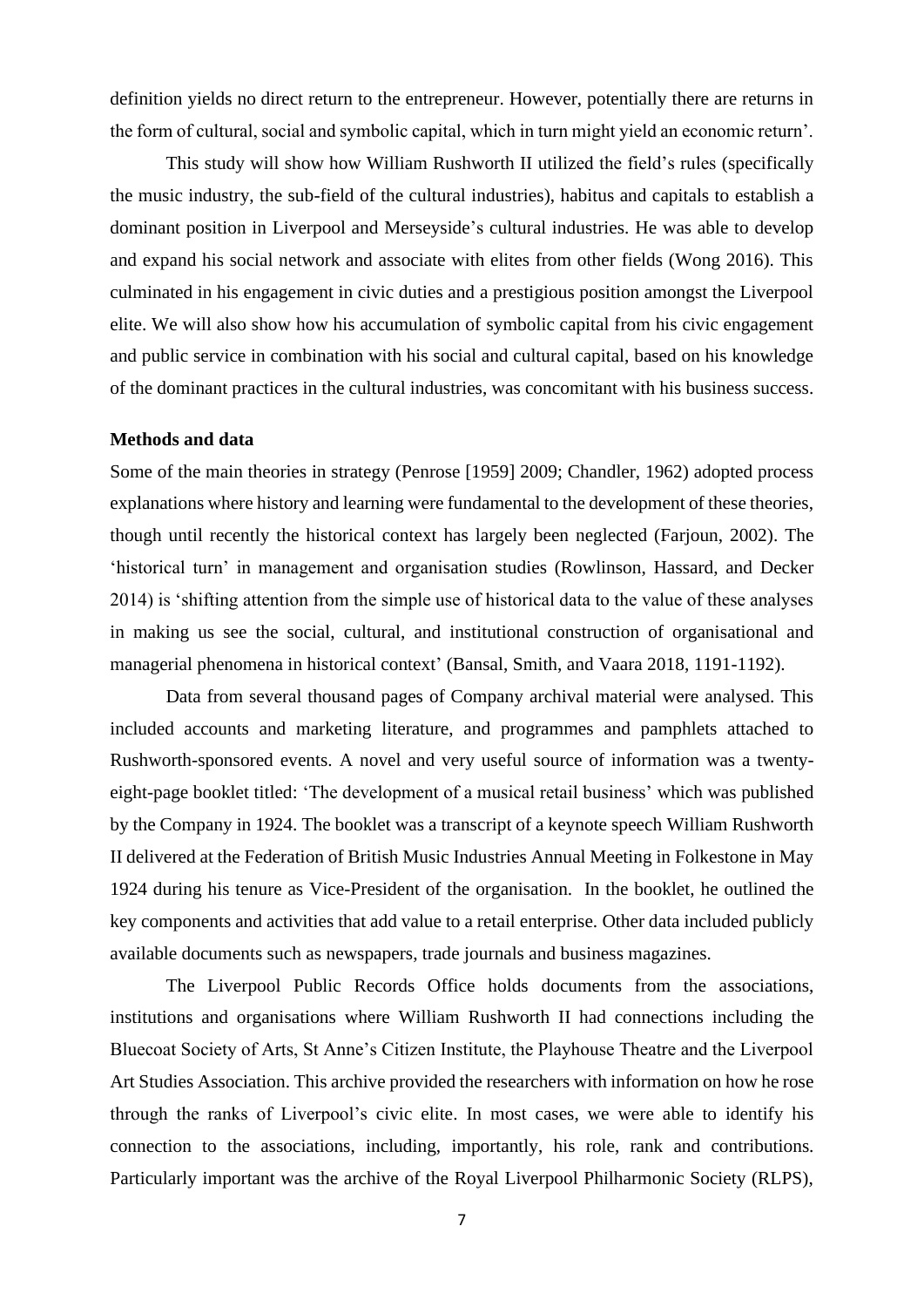which contains extensive collections of correspondence, and letter books that detailed the nature of the collaborations and partnership between Rushworths and the Philharmonic. Further, we conducted interviews with surviving members of the Rushworth family, customers and member of staff, some of whom had worked in the business from the 1940s.

Data were analysed chronologically on events and strategies pursued by William Rushworth II during the period 1897-1944 from which we constructed a timeline and adopted researchers' reflexivity in constructing the narrative of the growth of the company (Bansal et al. 2018, 1192). We followed the basic historical methodology advocated by Kipping, Wadhwani and Bucheli (2014) to: validate the source material; triangulate sources to reduce bias and increase confidence in the findings; and to consider the impact of the cultural, social and temporal context in the production of these source materials.

We constructed the case study through engaging in both inductive and deductive reasoning. This was a recursive process where we moved constantly to and fro between theory and the data. The purpose was to use Bourdieu's theory of practice (capital, field and habitus) to examine how the Company engaged in various forms of capital conversions to establish its leadership of the cultural industries on Merseyside.

### **Entrepreneurship and the growth of Rushworths**

William Rushworth II was born in 1869 in Liverpool. He was educated at one of the first English public schools, Liverpool College, whose motto is 'not only intellect but character'. Cultural capital derived from attending an elite British public school converts very easily into social capital (Harvey and Maclean 2008). Furthermore, 'scholastic success mainly depends upon inherited cultural capital…' (Bourdieu [1984] 2010, 116). William was the eldest son of musical instrument retailer and organ builder, Edwin Rushworth. Edwin, in partnership with his brother, Walter, succeeded their father, William (the founder), to take control of the family music business in 1875. Edwin ran the retail arm of the business whilst Walter controlled the organ building side.

In 1891, William Rushworth II, aged 22, opened his own pianoforte dealership at 21 Islington Place, representing the third generation of continuous family enterprise in the Liverpool music trade. William had the twin advantage of a business supportive habitus in tandem with cultural capital that encouraged entrepreneurship (Light and Dana 2013). Growing up in a family business environment provides knowledge of how business models operate (Baron and Henry 2010). Further, he had the social competence that enabled him to interact effectively and build relationships with the wider community (Baron and Markman 2003). Entrepreneurs from higher socio-economic groups benefit from high endowments of human,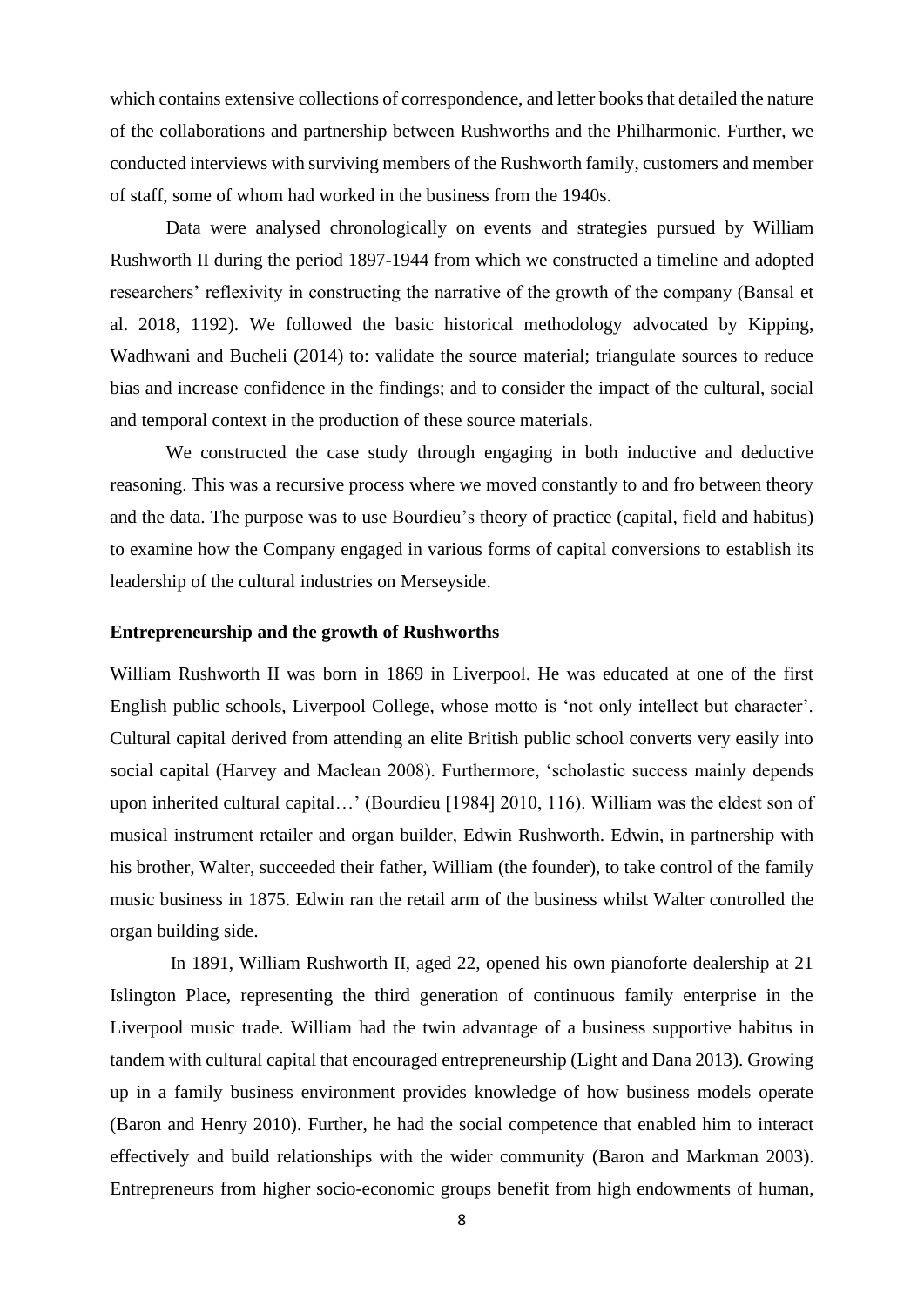social and cultural capital, more extensive network ties, and are more likely to start businesses with greater growth and profit potential compared to entrepreneurs from lower socio strata (Anderson and Miller 2003).

William specialised in small musical instruments. He operated from the affluent Bold Street area of Liverpool and rented part of his father's premises at 13 Islington for 'a yearly rate of 100 pounds' (Rushworth 1897). In 1897, William entered into a partnership with his father (Rushworth & Son Ltd), amalgamating the small goods and piano retailing enterprise and opening at a new site in Liverpool City Centre at Basnett Street (Rushworth 1897). William sought to increase his economic capital by rapidly expanding the business. This involved providing new services, opening new sites around Liverpool City Centre and increasing the size of his flagship store. This supports Penrose's (1960) assertion that specialisation provides an opportunity for diversification. In William's opinion, 'the soundest music business is that which has been built up little by little from modest beginnings, where the proprietor has early recognised the necessity of making his establishment the centre of every possible musical activity in his locality, by unstinted service to the community' (Rushworth 1924, 4). Edwin gradually retreated from the family business leaving William as General Manager. He became Managing Director upon his father's death in 1911.

De Clercq and Voronov (2009) argued that entrepreneurial legitimacy or habitus comprises two contradictory facets: namely, the embodiment and enactment of field-specific expectations to "fit in" (conformity) and "stand out" (rule breaking). An entrepreneur's ability to conform depends on his/her cultural capital, whilst the capacity to be a rule-breaker is contingent on their symbolic capital. The more of these capitals that the entrepreneur possesses, the more dominant will be his/her position in the field, and with it greater access to resources and the ability to be more innovative than established field incumbents.

Liverpool was a wealthy and vibrant port city with a plethora of social and commercial opportunities for the aspirant entrepreneur. The early twentieth century saw the peak of Liverpool's population and prosperity. A multifarious array of professions connected to the major port industries created a wide stratum of aspirant middle-class consumers keen to move up the social ladder (Belchem 2006a; Belchem and Hardy 1998). According to Simon Gunn (2000, 134-156), engagement, knowledge and participation with music, culture and the arts provided one such opportunity for social advancements as it became the 'constitution of high culture' and a signifier of refinement and status. The piano became a status symbol and 'the bedrock of drawing room furnishing' (Carnevali and Newton 2013, 38).

William acknowledged the growing wealth of Liverpool and with it the symbolic importance of music to the middle-class habitus. This is also a reflection of their high stocks of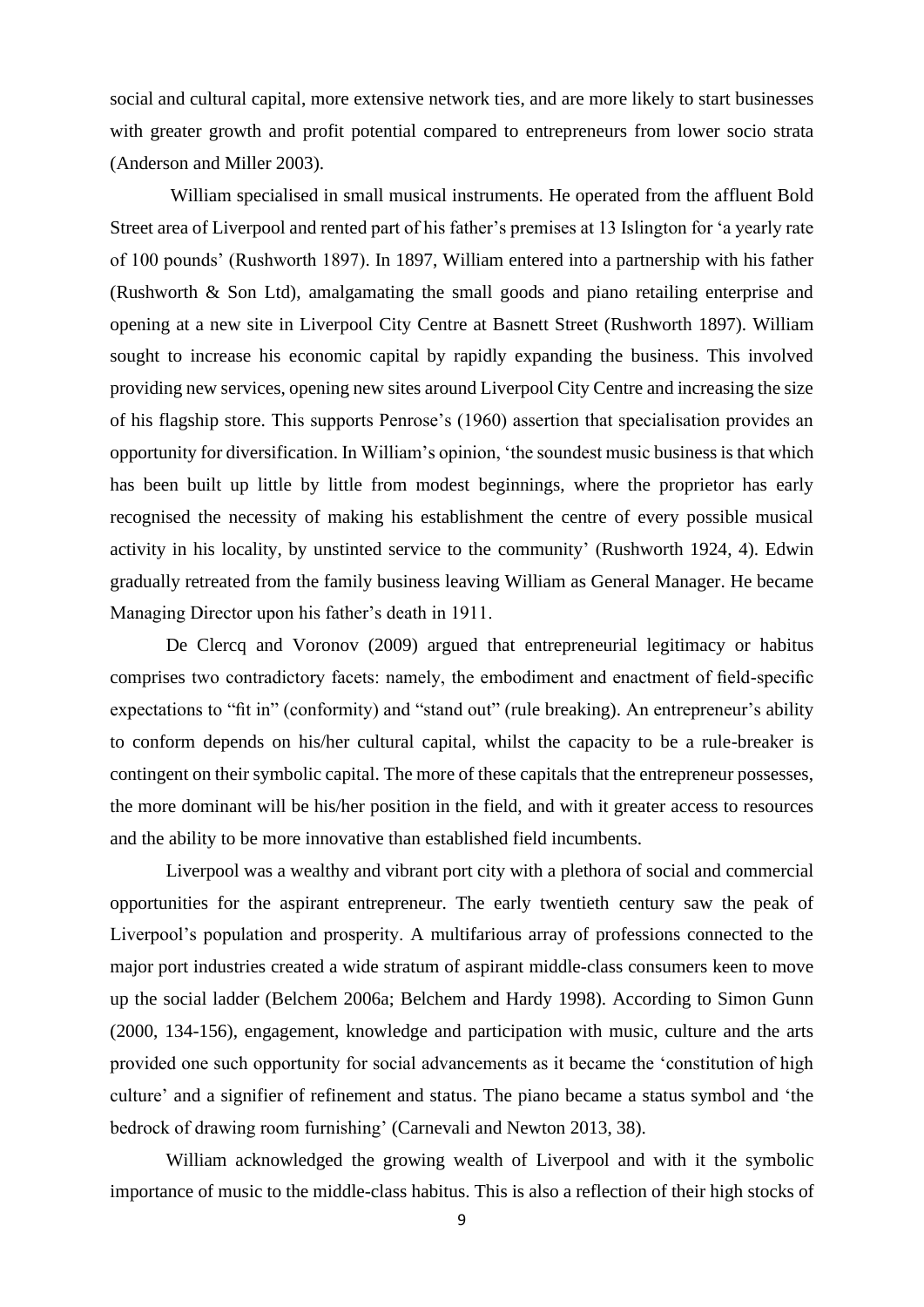cultural capital and the legitimacy of classical music (Bourdieu [1984] 2010). Successful entrepreneurs have been characterised as being status seeking, alert to opportunities, and able to creatively combine resources (Dacin, Dacin, and Matear 2006). William's subjective assessment of the productive opportunities (Penrose [1959] 2009) available to his Company stemmed from his 'objective' knowledge of his middle-class customers' tastes and needs because he was also part of the aspirant middle class. He recognized that the economic capital of the middle classes and their associated cultural capital provided him with an opportunity to grow his business.

The challenge for William was how to utilize, or combine, the resources at his disposal to provide different services and exploit the productive opportunities available to his firm. Kor, Mahoney, and Michael (2007) argued that an entrepreneur's perceptions have a major impact on firm-level heterogeneity and differential absorptive capacity. It is the heterogeneity of the productive services potentially available from the resources, which is unique to each firm (Penrose [1959] 2009). The productive opportunities available to a firm are influenced by two resource-usage activities: seeking innovative applications for existing resources (combining excess capacity of existing resources with other resources) or applying entrepreneurial judgement or capabilities to recombine existing resources to exploit new market opportunities driven by changes in customer requirements (Lockett, Wiklund, Davidson, and Girma 2011). From his privileged family upbringing, William understood the importance of embodied cultural capital to the middle-classes. These middle-class parents, as part of their habitus, were prepared to invest in their children from an early age to help them to accumulate cultural capital in its embodied state. This investment in culture will often 'yield high symbolic profit' (Bourdieu [1984] 2010, 56).

By 1908, William had extended the main retail premises at 13 Islington, to absorb 11- 17 Islington, a considerable increase in physical size of the premises, which grew from a single unit to a full block. William had visited the United States and was strongly influenced by American marketing and departmental store retailing, which led him to devote dedicated retail spaces to different types of music genres (pianos, brass band and military, string instruments, orchestral etc.) but, crucially, also enabled the Company to increase its range of services (Wong, 2016). William could, in his own words, now: 'associate himself as actively as possible with every local musical organisation and society, identifying himself with their committees, offering them accommodation for meetings and rehearsals, and assisting them in their executive and clerical work,' which included providing 'accommodation and all possible assistance for music teachers to give student recitals in his rooms' (Rushworth 1924, 3).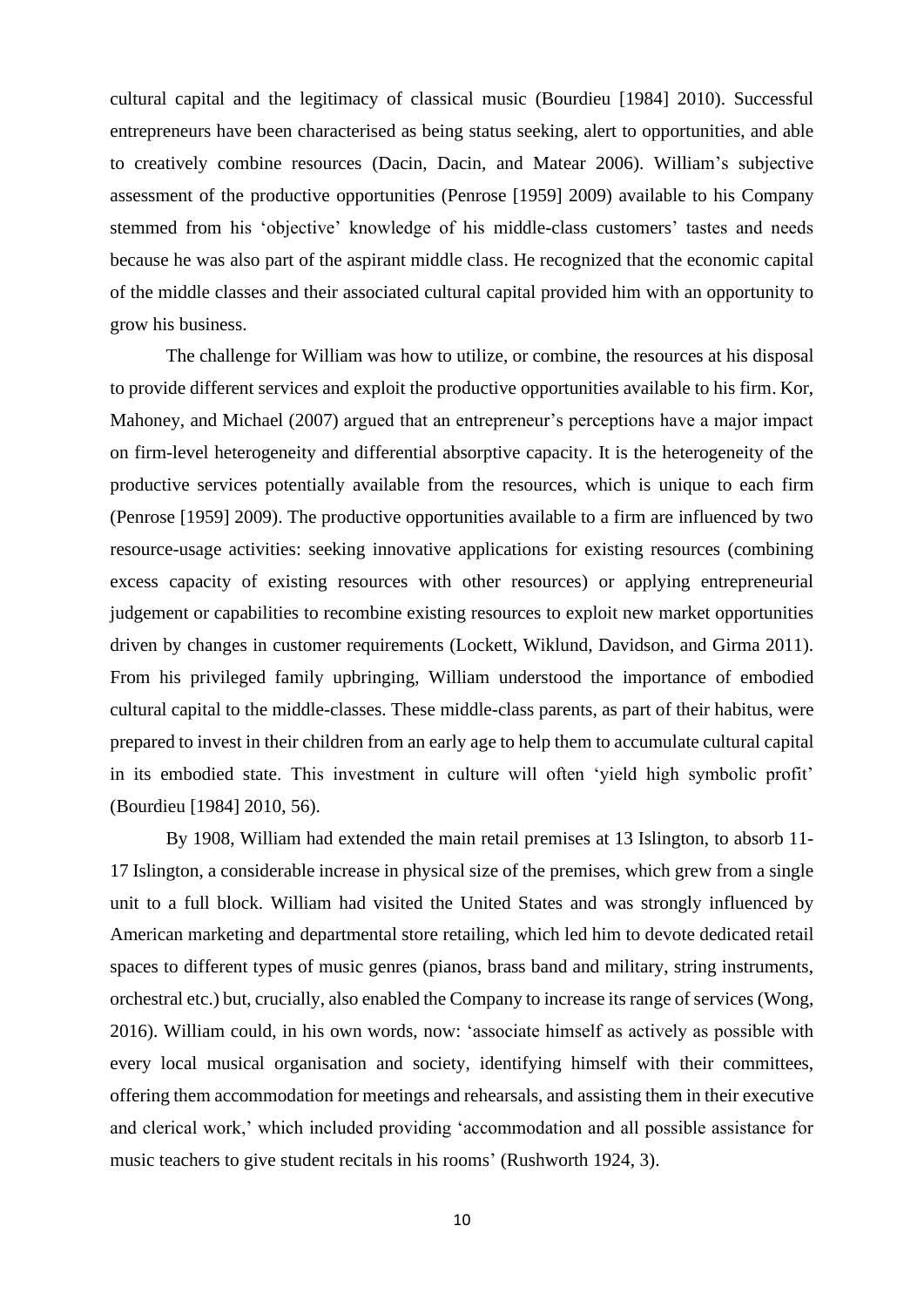William acquired and integrated into his operations two local musical retail competitors: William P. Dreaper & Son, piano retailers and manufacturers in 1902 and R. J. Ward & Sons, Military and Brass Band retailers in 1908.<sup>1</sup> This enabled William to increase his economic capital and position his firm at the summit of Liverpool's musical consumption. These acquisitions provided Rushworths with new resource combinations and new growth opportunities as the Company re-employed many workers from the acquisitions (Lockett et al. 2011). For example, twenty-two of the staff were re-employed from Dreaper's piano retailers after the takeover. Furthermore, the growth of the firm is demonstrated by the increasing number of staff, which increased from 'two men and one apprentice' (Census 1881) to over 250 by 1911 (Rushworth Staff Ledger 1877-1911).

### [Insert Table 1 about here]

Table 1 shows the growth of Rushworth & Son from 1897 to 1909. The Piano department was the lynchpin of the Company particularly after the acquisition of Dreaper  $\&$  Son. Profitability of the Small Goods Department was subject to large variations, with margins squeezed from 1908. Turnover increased over the period, but profit margins suffered from the declining profitability of small goods sales. William, therefore, sought new profitable areas of growth.

The first important diversification was the development of the 'Rushworth Concert and Entertainment Bureau' in 1908. William viewed this as 'a natural growth out of the increasingly large numbers of high-class Concerts, Recitals and Entertainments which have been under the direction of Rushworth & Dreaper during recent years' (R&D Concert Calendar 1908-9, 14). This forward integration created a downstream service provision as an extension to the retailing and manufacturing side. The Concert Bureau proclaimed to 'undertake every detail of management – seating, ticket printing, sales, decorations, poster and press announcements, programmes, circulars, provision of stewards and all staff, attention to bye-laws and Entertainment Tax requirements – in fact, everything that goes to make an entertainment a social and financial success' ('One Hundred Years in Music' c.1928, 9).

William was keenly aware of the value of having musical services, such as a ticket office, on site that 'introduces to the dealer's premises a still wider circle of the money-spending public [...] making his premises the hub of his City's musical activity'. When describing the purpose and value of Rushworths 'orchestral concerts for young folk,' William insisted that 'the concerts should not represent a financial proposition, but the loss will prove to be an investment for the future years in creating a music-loving public' (Rushworth 1924, 4).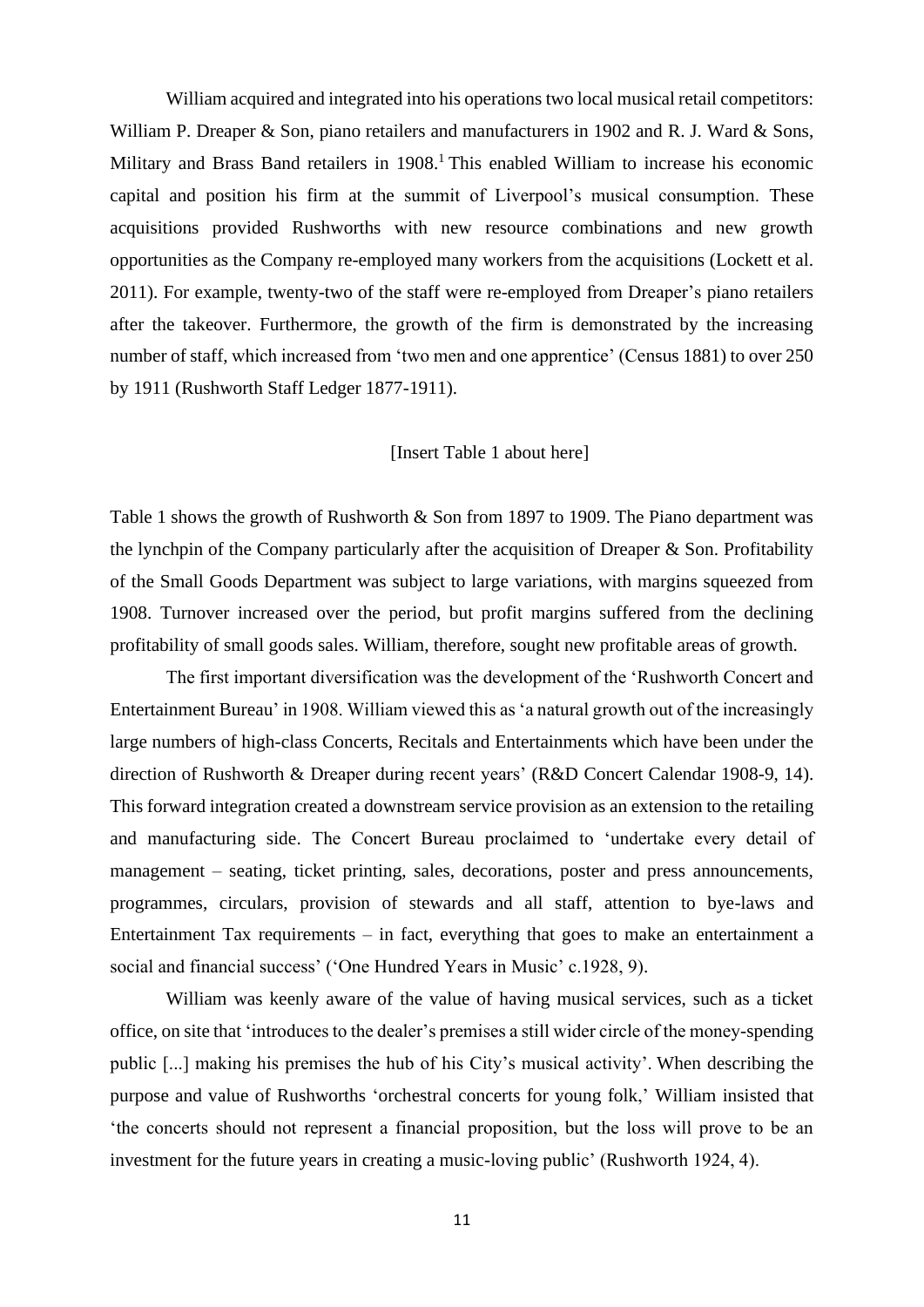The value of social capital in this context resides in the strength of the networks and contacts established on a national and local level. Anderson and Jack (2002, 208) suggested that 'the production of social capital represents a useful investment because social capital endures beyond the transaction and indeed beyond the life of the firm.' For multi-generational family businesses, such as Rushworths, the various forms of capital are passed down the generations, which contributes to business longevity and success. Nationally, William formed partnerships with London concert agents ('the London Impresarios') including Ibbs & Tillett, Max Mossel, Messrs Harold Holt and Harold Fielding (Tide 1947). These bridging ties enabled the Rushworth Concert Bureau to attract world-class musical performance to Liverpool. Some of the national networks stemmed from William's association with the Arts Council of Great Britain and the British Music Society, both of which had their Liverpool headquarters at Rushworths' Islington site. William was the co-founder and vice-president of the Federation of British Music Industries; further evidence of his growing national-level reputation and symbolic capital. Locally, the Concert Bureau established commercial partnerships with Liverpool's most popular concert and entertainment venues such as the Philharmonic Hall, St Georges Hall, the Yamen Rooms (Bold Street) and Central Hall (Renshaw Street) and in collaboration could arrange for world-class musical performance. These external social networks were a unique strategic resource, and a symbol of exclusiveness, that competitors could not replicate (Rank and Strange 2018).

In the UK, networking is an essential requirement for business executives as 'the ties that bind the British business elite are largely social in nature and relatively weak' (Maclean et al. 2005, 48). William Rushworth II's brokerage role at the centre of Liverpool's music network between concert agents, performers, music venues and the Liverpool musical public provides evidence of how he was able to adapt his business strategy to maximise the commercial potential of his enterprise. He sought to create new resource combinations and hence new growth paths by utilising his cultural capital to develop his social network. According to Scott (2012, 245), '[s]ocial capital has little value if the cultural entrepreneur lacks cultural capital.' William possessed an abundance of embodied cultural capital. This enabled him to develop a 'vision advantage' (Burt 2004, 351) by synthesising the diverse information from across the structural holes and converting the social capital generated into commercial (or economic) capital. Here, bridging social capital enabled William to identify new opportunities (Eckhardt and Shane 2003), which added further revenue streams and broadened the scope of his business beyond the primary function of retailing.

In 1904-5, William commenced the annual production and distribution (free of charge) of approximately 10,000 Rushworth & Dreaper Concert and Entertainment Calendars. This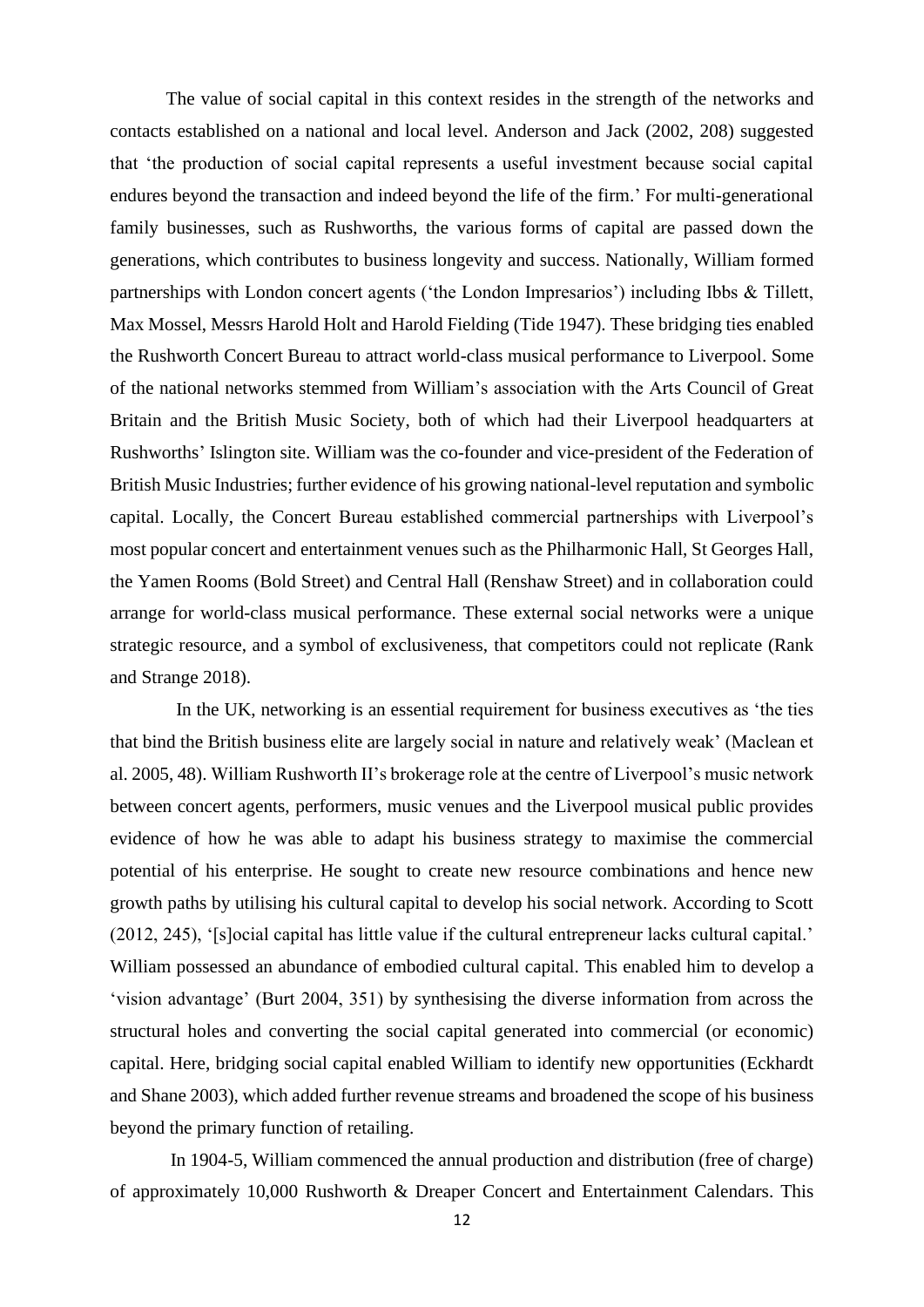marked the beginning of William's entrepreneurial philanthropy (Harvey, Maclean, Gordon, and Shaw 2011) and is a prime example of his entrepreneurial vision in creating a unique service no-one had considered (Venkataraman 1997). Previous research has shown that entrepreneurs who are actively engaged in the community are rewarded by customer loyalty and business success (Kilkenny, Nalbarte, and Besser 1999). The Concert Calendars underpinned the Company's later development of the Concert Bureau. Through collaboration with Liverpool's musical institutions, the Concert Calendars provided the public with a pocket (or handbag) sized booklet that detailed all of Liverpool's musical and cultural events for the year ahead (R&D Concert Calendar 1908-9). Numerous benefits accrued from the investment in the Calendars which show that 'social and economic goals are not inherently conflicting but integrally connected' (Porter and Kramer 2006, 91). First, it strengthened relations and encouraged collaboration between Rushworths and Liverpool's primary music and cultural institutions. William was careful to promote all musical events in the region, including those initiated by direct commercial rivals (such as Crane's Music Shop and events at Crane Hall). This strategy enabled him to capture and subordinate the cultural capital of his competitors to that of the Rushworths' brand. He published the Concert Calendars annually until 1944 but maintained a standardised format albeit with changes in the number of pages. William confirmed the value of the Calendars in a speech delivered to the Federation of British Music Industries:

'The issue of a yearly concert calendar and directory of music teachers has proved a most valuable publication for concertgoers in the larger centres. Our own calendar … has become a feature of Liverpool's musical life and is looked forward to each year as being as indispensable as the railway guide' (Rushworth 1924, 21).

Conveying his knowledge at a prestigious industry conference signifies William's symbolic capital and how his expertise was valued by his peers (Zot and Huy 2007).

Analysis of the contents and format of a selection of the Calendars from 1908-09, 1926- 27 and 1938-39 demonstrates their cultural and social value in conjunction with their commercial benefits. Further, it shows how Rushworths was able to creatively use its resources to develop a multi-functional instrument which provided it with brand identity, strategic reach, and directly and indirectly generated revenues. For example, the 1908-09 edition contained sixty-eight pages comprising forty pages of concerts, theatre and events and venue information, ten pages covered the Music Teachers Directory, and eighteen pages were Rushworth specific and provided space for advertising, marketing and promotion of the business.<sup>2</sup> The 1926-27 edition of the Calendar had increased to 136 pages; forty of which were devoted to concerts, theatre and other cultural events; sixty-nine pages of Music Teachers Directory; and twentyfour pages of the Company's instruments for sale, promotion and advertising. Finally, the 1938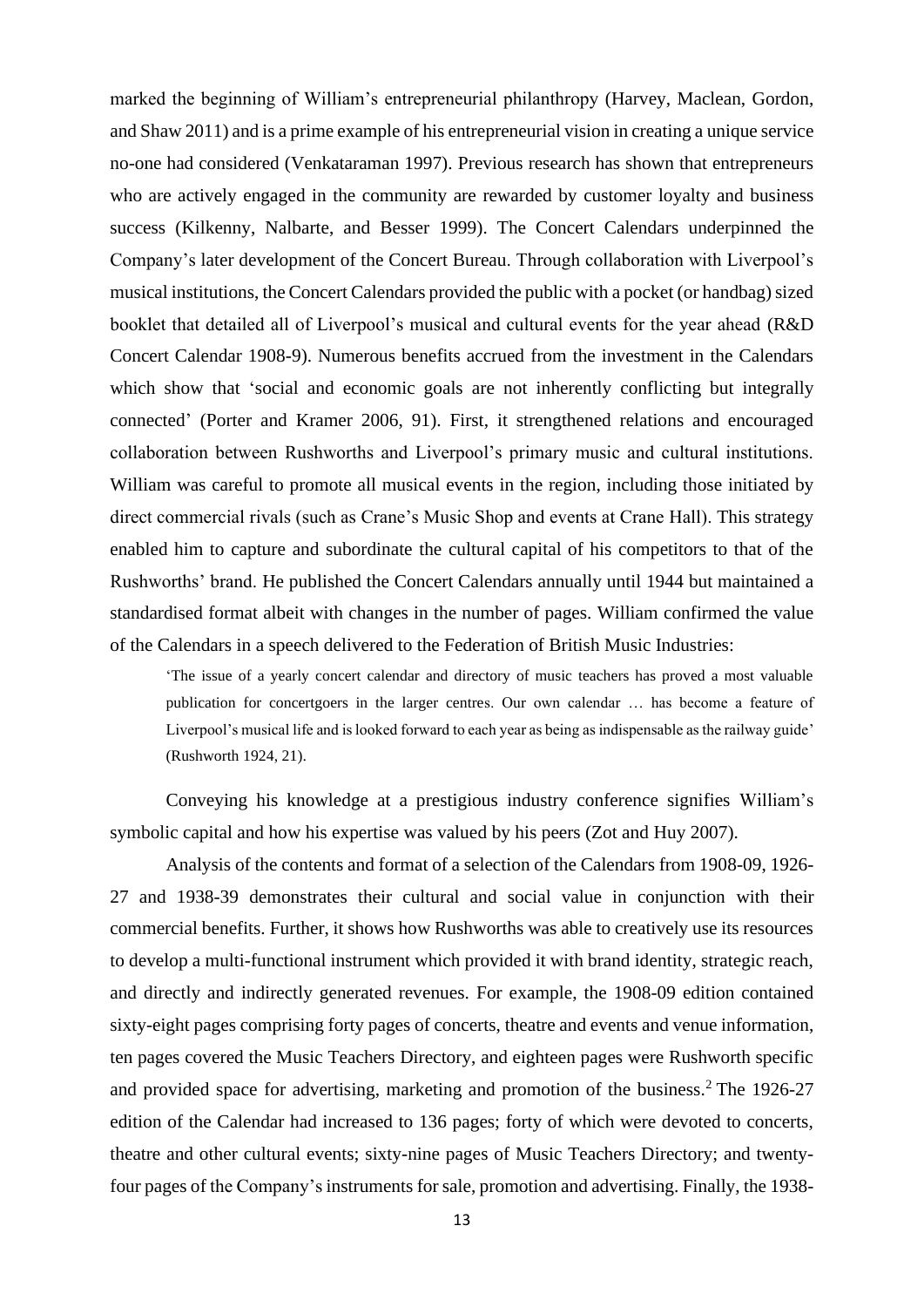39 Calendar was fifty-two pages: forty-one pages of concerts, theatre and other events, and eleven pages of instruments for sale, advertisements and promotions. <sup>3</sup> Despite the cost of production, and the time that William personally (and his publicity staff) devoted to liaising with competitors, musical and cultural institutions, orchestras and venues across the region, the Concert Calendars provided important strategic and commercial benefits, most notably that of indirect advertising. The Calendars provided both a public service and a cultural contribution to Liverpool by creating community capital (McKeever, Anderson, and Jack 2014). However, the pages devoted to advertising, promotions, and instruments drove sales and provided an outlet for indirect marketing whilst simultaneously reinforcing the Company identity and enhancing the reputational capital of the firm; this placed Rushworths right at the heart of the music and cultural networks on Merseyside and enhanced William's social status. William stressed the value of indirect marketing in his address to the Federation of British Music Industries:

'Indirect advertising is a vast field of opportunity only dimly comprehended by the most resourceful retailer, and whilst its returns cannot be computed in pounds, shillings and pence, they are unquestionable… a dealer's service departments fall under this head. In themselves financially unremunerative, and representing a charge on his establishment, they are amongst the most valuable assets at his disposal, and capable of the utmost development' (Rushworth 1924, 22).

The extension of the Concert Calendars in 1907-8 to include the Music Teachers Directory further increased William's influence and status amongst Liverpool's music community. The Teachers Directory contained 'the names of 1800 teachers in the Liverpool area and surrounding counties and North Wales, divided into districts, and forms a valuable book of reference to the parent requiring a teacher' (Rushworth 1924, 21-22). The extension of the Company's retail premises strengthened the links between the music teachers, the students and the business as William dedicated space on-site that could be hired by music teachers for practice and tutoring. The dual benefit was that the music teachers could turn their cultural capital into economic capital by teaching their students to play a musical instrument, whilst also creating a revenue stream for Rushworths. Further, if the student purchased a musical instrument from Rushworths more economic capital was created for the Company. Soon after, the Associated Musical Boards examinations were held at the Company premises which contributed to the reputation and the symbolic capital of Rushworths (Maynard Rushworth 1942). 4

In 1910, William constructed a Concert Hall at his Islington site, following the example set by other high-profile retailers such as Harrods. More importantly it would appear that William was directly influenced by his commercial partners Broadwood & Sons in London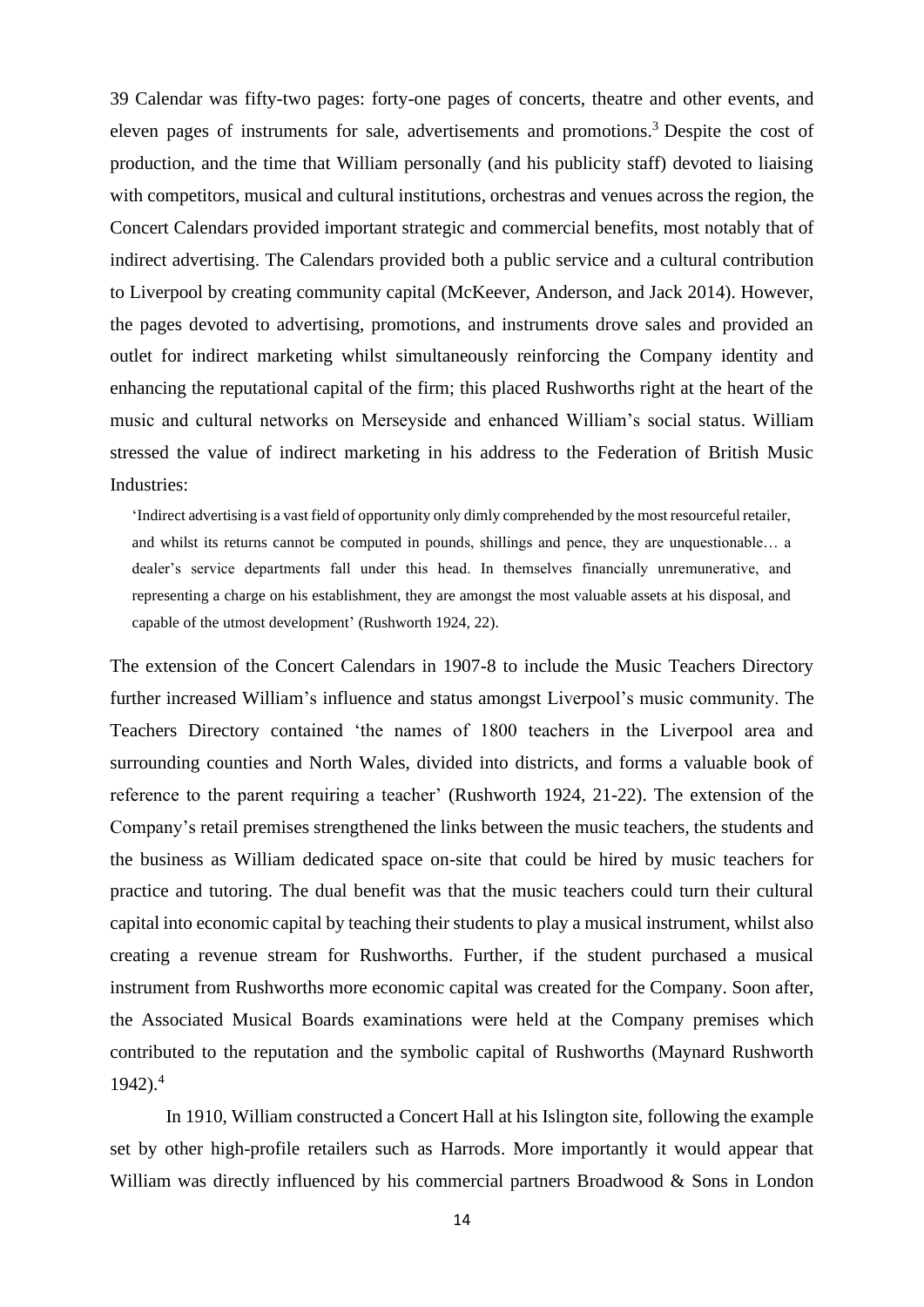(Wong and Popp 2018) and Steinway & Sons in New York who had also constructed Concert Halls at their retail premises (Wong 2016).<sup>5</sup> This is an example of William having the cognitive ability and an understanding of his customer requirements to replicate a service offering outside of a major capital city (Shane and Venkataraman 2000). The 200-seat concert hall (or Rushworth Hall as it was known) was a cultural artefact set in the Georgian style by furniture outfitters, Waring & Gillow, an important, well respected and, at least in part, Liverpool firm. The use of this firm was symbolic of a certain elite taste and was an example of William's patronage of another Liverpool firm.

The Concert Hall provided on-site facilities and a ready-made venue for recitals, soloists, chamber music and vocalists. Savings on the cost of hiring out other venues from third parties around the City outweighed the cost of construction and contributed to economic capital. Further, it provided the Concert Bureau with greater license to promote, advertise and manage its own performances. David Rushworth, grandson of William Rushworth II and later Managing Director (fifth generation), explained how the Rushworth Hall was positioned off the back of the piano showrooms, meaning potential customers, clients and the musical public 'had to walk twice past the 300 pianos on permanent display' (David Rushworth, Recorded Interview 2012).

In 1912, the creation of the Music Teachers Association (MTA) strengthened the relations between the Merseyside music teachers and Rushworths. William joined the first committee and later became treasurer. To assist the MTA, Rushworths took over the administrative and secretarial duties and made the Islington store the official headquarters; all committee and branch meetings took place there. Rushworth Hall and the Lecture Theatre were available to the MTA free of charge. In addition, the Company established and maintained a free lending library of new educational music, reference books and sheet music for members (*Music Teacher* 1985). This strategy enabled William to create and establish a dominant position in a new and influential social and cultural network. In 1921, William began the production and publication of *Teachers Notes*, a monthly pamphlet for music teachers in the region, which was distributed free of charge across Liverpool. *Teachers Notes* were designed to promote the advantages of musical tuition and provide technical and contemporary advice on breakthroughs and advancements in musical tuition. This is further evidence of entrepreneurial philanthropy (Harvey et al. 2011) being used to create new services by utilising cultural capital to expand user networks, increase social capital and enhance market dominance.

Another innovation was the Rushworth Festival of Music and Verse, which ran annually under the Company's guidance from 1937 to 1968 in the Rushworth Hall.<sup>6</sup> The Music Festival created another crucial social and cultural link between the business and musical public.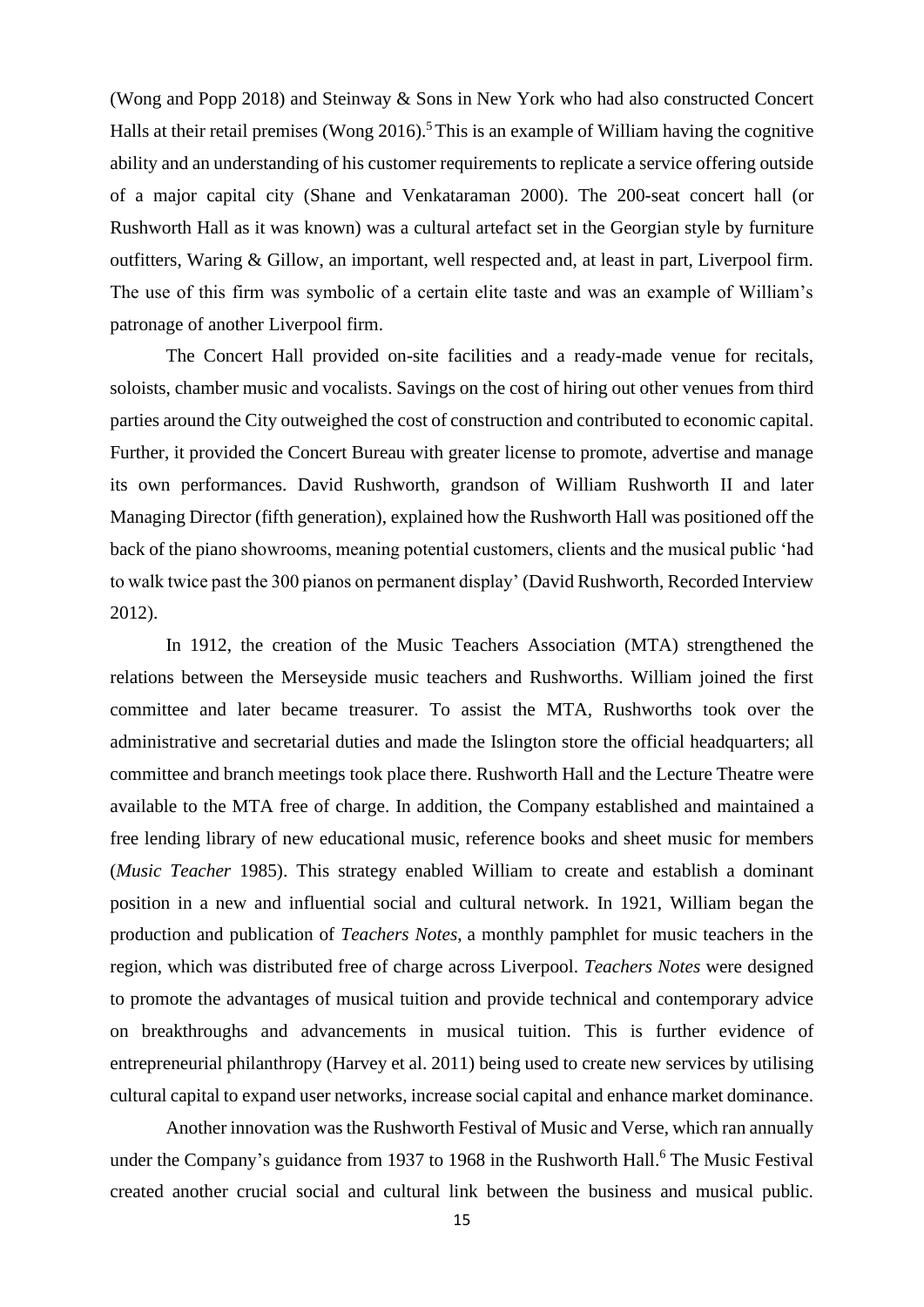Through the Music Teachers Association, it provided an outlet for music students to perform live before noted musical authorities such as Dr Herbert Howells and Maurice Jacobsen. Parents also had an opportunity to see the fruits of their investment in their children's musical education and embodied cultural capital.

Our model in Figure 1 depicts the transmutability of the forms of capital and how they were utilized by William to identify productive opportunities. The contextual factors include the influence of social value creation from the craft and cultural industries. Further, it was a period of prosperity and rising social aspirations where music and culture played an important role in social advancement. The Rushworth family business model incorporated both entrepreneurship and pro-social activities. William did not establish a separate organisational vehicle to manage pro-social activities. The capitals could, therefore, readily be employed to meet either commercial or philanthropic requirements and avoid any conflicting logics. Applying the forms of capital individually or in combination for commercial or pro-social activities provided productive opportunities for the Company. Further, the provision of philanthropic services could readily lead to the creation of a new commercial activity. There was an interdependent relationship between entrepreneurship and the pro-social activities.

# [Insert Figure 1 about here]

In summary, this section demonstrates the entrepreneurial process in action, which saw William Rushworth II cement his position at the top of Liverpool's music and cultural economy. William was embedded in the local community and its social networks, which enabled him to recognise the business opportunities that this presented (McKeever et al. 2014). He was a socially skilled actor who was able to link people and organisations with different preferences by being the source of information and through coalition building (Fligstein and McAdam 2012). The astuteness with which he built his music empire, each innovation building on the success of the last, enabled the Company to adapt and adjust to emerging commercial and cultural opportunities. William diversified into new areas and provided services, facilities and sites of cultural exchange that complemented his existing business interests in musical instrument retailing and manufacturing (Wong 2016). He was quick to seize the commercial opportunities that were presented by the growing local appetite for music and culture, which accompanied the desire for upward social mobility. Porter and Kramer (2006, 91) have argued that 'adding a social dimension to the value proposition offers a new frontier in competitive positioning.' This was clearly understood by William.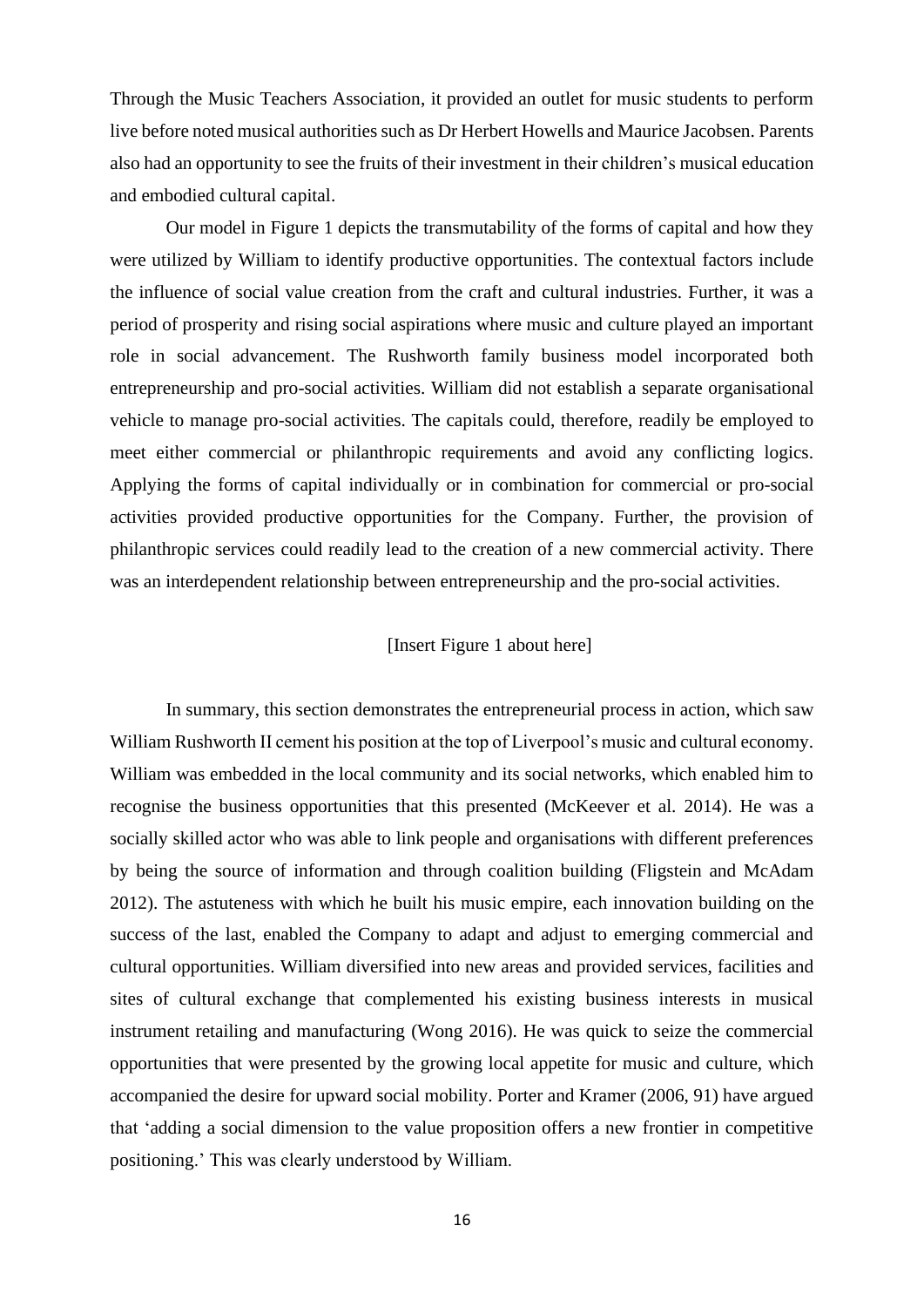### **William Rushworth II's entry into the cultural and civic elite**

In this section, we explore how William Rushworth II entered the field of power (Bourdieu 1996) and achieved a dominant position in Liverpool society. The field of power is 'a social space in which members of different elite groups freely mingle, recognised by one another as social and positional equals' (Maclean et al. 2005, 33). William's membership of elite networks contributed to his reputation and social status, which proved beneficial to his business interests. This is because 'the corporate elite is united by its primary commitment to capital accumulation' (Useem 1980, 68). William sought to secure a position amongst the elite of Liverpool by contributing to the development of the local cultural economy via public service, committee work and by creating new services and departments to facilitate cultural consumption in the region. These individuals have been termed 'entrepreneurial philanthropists' (Harvey et al. 2011, 425).

The first example of William's increasing social capital appears in 1907 with his appointment as Treasurer of the Auxiliary Finance Committee for the Liverpool Anniversary Pageant, which commemorated the 700<sup>th</sup> anniversary of King John's Granting of the Charter to the City in 1207 (*Liverpool Courier,* 27 March 1907). His primary function was to manage the organisation's finances and to arrange fundraising activities. This appointment reinforced William's public identity as an astute businessperson with the necessary skill set, respectability, networks and resources to manage the finances of the Pageant Committee. He provided advice on financial strategy, financial administration and oversaw budgets.

By 1912, William had succeeded in cornering the Liverpool music market. His Company became the main centre of music education in the region and established strong connections with the main music institutions, venues and associations. Rather than focus solely on his enterprise and the music industry, his sphere of influence broadened as he encompassed different branches of the arts: the theatre, the creation of an art gallery, and the collation and display of antique musical instruments. His status or symbolic capital led to invitations to join the management and executive committees of Liverpool's primary cultural institutions. An effective strategy to enter the field of power is to be appointed to the boards of prestigious nonprofit organisations in public, educational, cultural and the charitable sector (McLean, Harvey, and Kling, 2017). These organisations are symbolically, and in practice, associated with elite identity through their esteem, exclusive membership of prominent individuals, and concomitant connections (Ostrower 1998). In this regard, 'the field of power is the point of union between business and philanthropy' (Harvey et al. 2011, 431). William was able to accumulate more social, cultural and symbolic capital through his membership of these elite networks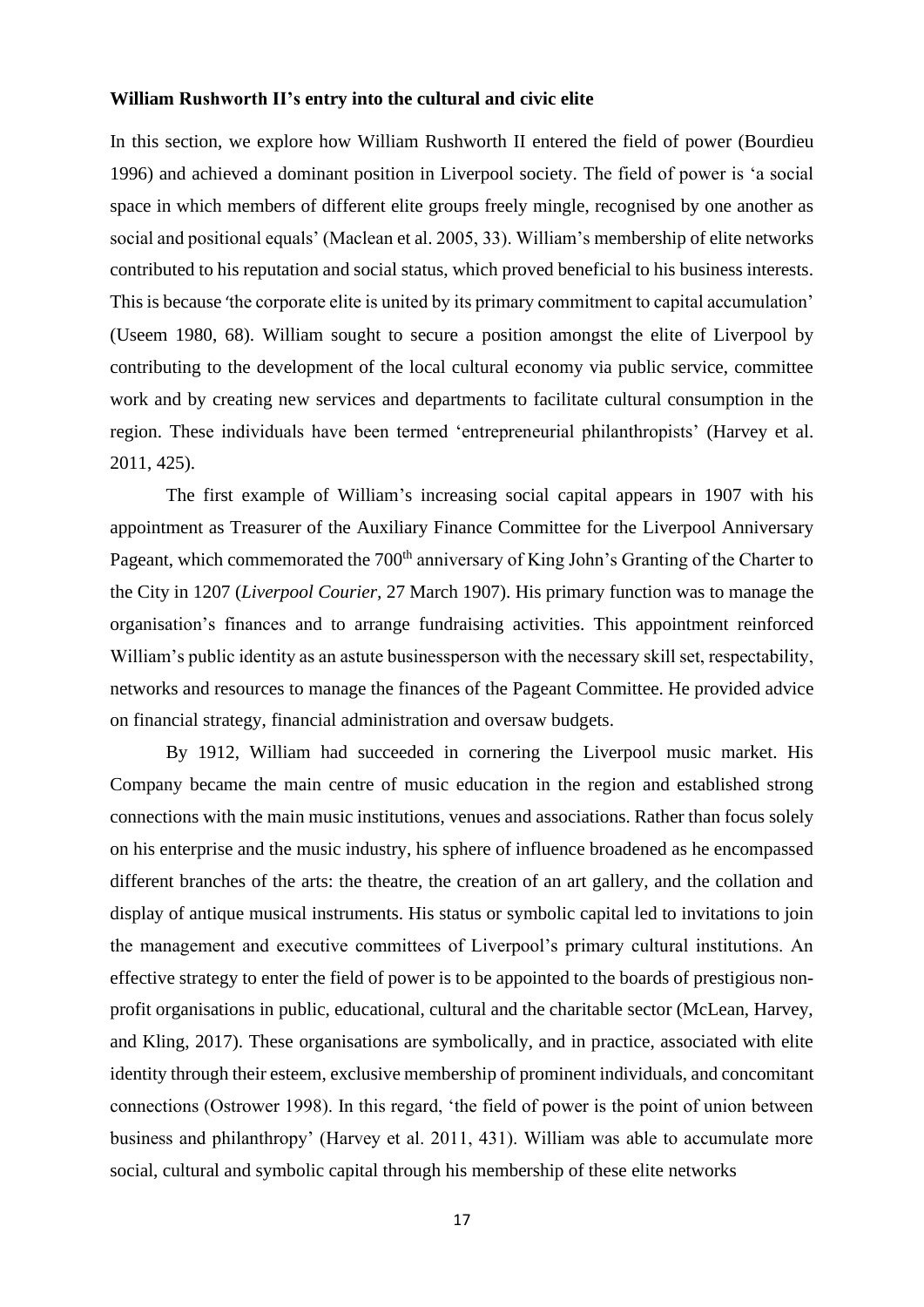In 1913, William contributed to the establishment of the Liverpool Rotary Club. The Club's founder, Steven Marrow, had opened similar institutions in Dublin, London and Glasgow. A history of the Liverpool Rotary Club highlights how, upon arrival in Liverpool, Marrow had approached William with the intention of being introduced to leading businesspersons around the City (Ben Rees 2013; Wong 2016). This provides further evidence of William's position at the centre of the elite commercial networks.

William joined the committee of prominent music societies, such as the Rodewald Concert Club in 1916, which promoted chamber music in Liverpool and Merseyside. His inclusion was to 'professionalise' the Club and to make use of his network of music industry contacts (Alan Jones, Recorded Interview 2012). William's first contribution was to change the Club's title to the 'Rodewald Concert Society.' William remained on the committee until his death in 1944 (De Boufflers-Taylor 1976). In 1921, William was appointed to the executive committee of the Bluecoat Society of Arts (Bluecoat Minutes 1926, 171). He was later able to elicit donations from local commercial and civic elites to repair the concert hall and premises damaged by bombing during the Second World War (MacCunn 1956).

William became a member of the St Anne's Citizen Institute Committee, which addressed local deprivation through the provision of classes and social amenities (Snape 2018; St Anne's Annual Report 1944). He became Director of the Playhouse Theatre in 1926. Despite a long association with the Liverpool Philharmonic Society, it was not until 1939 that William joined the Executive Committee. Connections between Rushworths and the Philharmonic dated back to the turn of the century. During William's life, there was extensive collaboration to stage concert series and events. William secured the piano contract at the Philharmonic, ensuring that Rushworths maintained the installation and sales of green room and main hall pianos, as well as tuning, polishing and repairs. Rushworths manufactured and installed a new pipe organ at the Philharmonic Hall in 1931. When it was destroyed in a fire in 1933, the Company won the contract to rebuild and install a new organ in the new hall in 1939. This shows the importance of multiple forms of non-financial capital to generate economic capital in the form of a contract (Pret, Shaw, and Drakopoulou Dodd, 2016; Shaw et al. 2017). The close links established between Rushworths and the RLPS demonstrate the commercial benefits of social networks, the Company's experience (cultural capital) and William's symbolic capital as a leading entrepreneur.

William's public service efforts in the aftermath of the First World War demonstrated his increasing social and symbolic capital. He was Chair of the 'Jobs for Demobs' initiative and Chair of the 'War Orphans' scheme. More importantly, he became a member of the committee of the South-West Lancashire War Pensions body for which he received an MBE in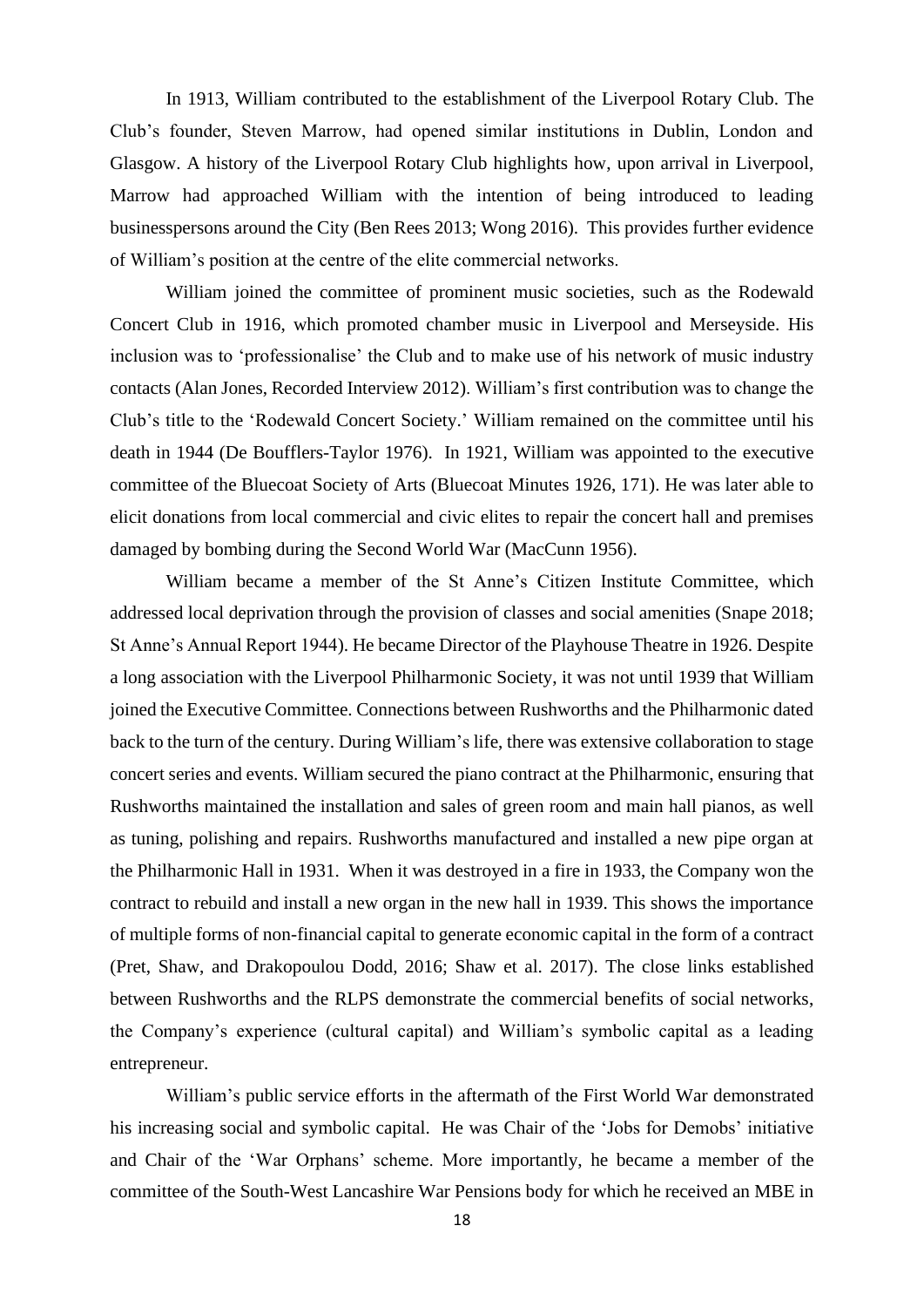1933. This public honour was a recognition of William's cultural capital as well as a symbol of his prestige, status, and reputation in Liverpool society (Bourdieu [1991] 2009). In 1928, William became a member of 'the Liverpool Organisation for Advancing the Trade and Commerce of Liverpool' (known simply as the 'Liverpool Organisation'). Here, William was working with the civic elites including the Earl of Woolton, who had previously been Chairman of the Conservative Party (Earl of Woolton 1959). The aim of the Liverpool Organisation was to improve commerce and attract industry and investment to the region in the aftermath of the First World War. Belchem (2006b, 36) highlighted that the 'essential purpose of the Liverpool Organisation and the Civic Weeks was to boom Liverpool not only as the greatest shipping centre in the country, but also as a rising industrial centre.' These examples demonstrate, first, that William's peers viewed him as part of Liverpool's civic elite with considerable symbolic capital. Second, he had extended his sphere of influence further than music (or the arts) into the realms of philanthropy, public service and industry/commerce. Third, his influence had spread beyond his business interests into wider concerns regarding the economic development of his locality.

William continued to be an innovative entrepreneur who very early recognized the commercial value of the arts. He accumulated a collection of antique musical instruments during the 1920s and put them on public display at the Islington premises. Kenneth Hudson (1975) explained how in the 1940s museums were considered as 'public amenities' with 'little commercial value.' William, however, was acutely aware of the commercial opportunities the Antiques presented. He successfully lobbied to have a visit to the Antiques included on the local school curriculum. Here, he was engaging in cultural socialization in the schools to influence the attitudes of children towards the arts, and potentially turning cultural capital into future economic capital. Traditionally, audiences for the performing arts tend to be well educated and affluent with a virtual absence of blue-collar workers (DiMaggio and Useem 1978). An estimated 10,000 visitors annually viewed the antique collection, which attracted many potential customers in addition to the musical public to the Islington site (Maynard Rushworth History 1942). James Rushworth, William's eldest son and successor, explained in an interview the value of the Antiques to his enterprise: 'it's much easier to invite people to come and look at my [Antique] collection, than to ask them to look at the shop. [The Antiques take visitors] twice through the shop with our goods in front of them all the time' (*John Bull Magazine* 31 March 1956, 30-31).

In 1930, William completed the addition of the Rushworth Art Gallery to his premises at Basnett Street. Professor Charles Reilly, Head of the School of Architecture at the University of Liverpool, confirmed the public service and value of the Rushworth galleries: 'Liverpool as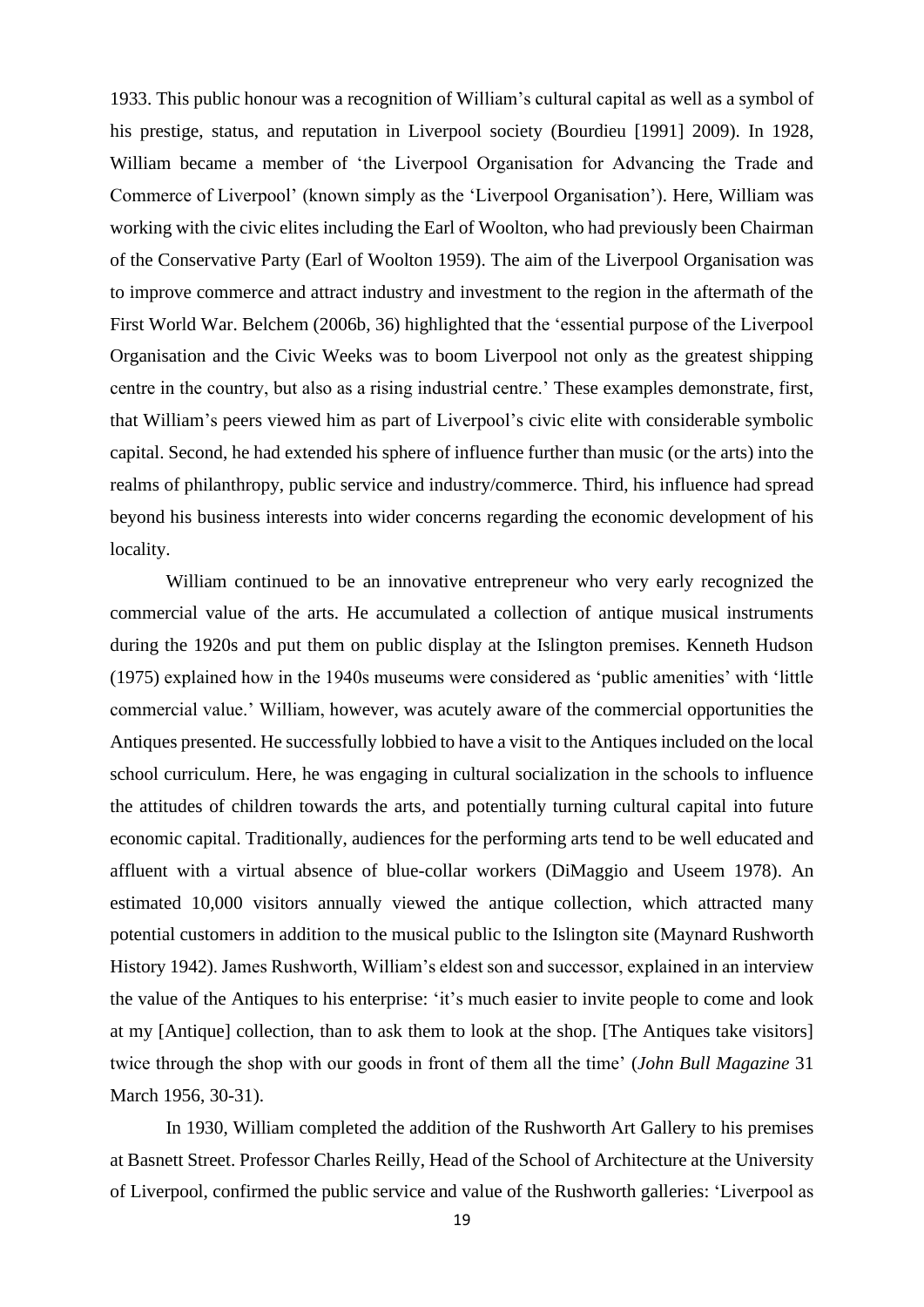a whole does not seem to realise that, thanks to the generosity of one of her most public spirited present-day citizens, Mr William Rushworth, she has at her disposal a second public art gallery' (*Liverpool Post and Mercury* 12 May 1930, n.p.). Upon the death of William in 1944, David Webster, Chairman of Liverpool Philharmonic Society and latterly Chief Executive of the Royal Opera House, Covent Garden, London, declared similar sentiments towards his public service and cultural contributions:

'The war has rescued the word 'service' from the degradation threatened it by advertisers. Rushworth served. We have in England many people who are generous with their money. There are fewer, but he was one, who are generous with their time and experience. He was always willing to help, and he went to endless pains for institutions and projects in which he was interested. He cared passionately for doing things in the right way, and he always cared for the right things. He never pushed himself to the front, but he was always ready with the support and inspiration a keen brain and a spirit of enthusiasm could give' ('late Mr William Rushworth', n.d.).

Here is evidence of William Rushworth II's evolution from owner of a small family business to a respected figure at the centre of Liverpool's cultural and civic elite; the entrepreneurial process was complete.

#### **Discussion and conclusions**

Entrepreneurship research is not specifically historical. This study demonstrates how businesshistorical research can contribute to our understanding of the way entrepreneurial activity contributes to how firms accumulate and utilize resources and grow (Kipping and Üsdiken 2014; Lipartito 2014; Wadhwani and Decker 2017). Through a historical case study, we show how William Rushworth II, an entrepreneur operating in the cultural industries, was able to engage in different forms of capital conversions to develop and create market opportunities for his Company's products and services and contribute to the growth of the Merseyside cultural economy. Our mapping of his journey documents his transition from a small, family businessman into an entrepreneurial philanthropist and a member of the cultural and civic elite.

Harvey and Maclean (2008, 107) argue that the various forms of capital 'are transmutable, although they differ in their liquidity.' Our findings show that capital conversions are ongoing and form a normal part of business transactions. We support the findings of Pret et al. (2016) that capital conversions are complex and may involve multiple forms of capital. Market or field dominance stems from the entrepreneur's ability to flexibly utilize different combinations of capital to create novel services (Jones, Svejenova, Pedersen, and Townley 2016; Shaw et al. 2017). We show that William's business success was built on the astute way in which he developed and utilized the four capitals. He readily understood the interrelationship between the capitals and constructed processes and value networks to transform or combine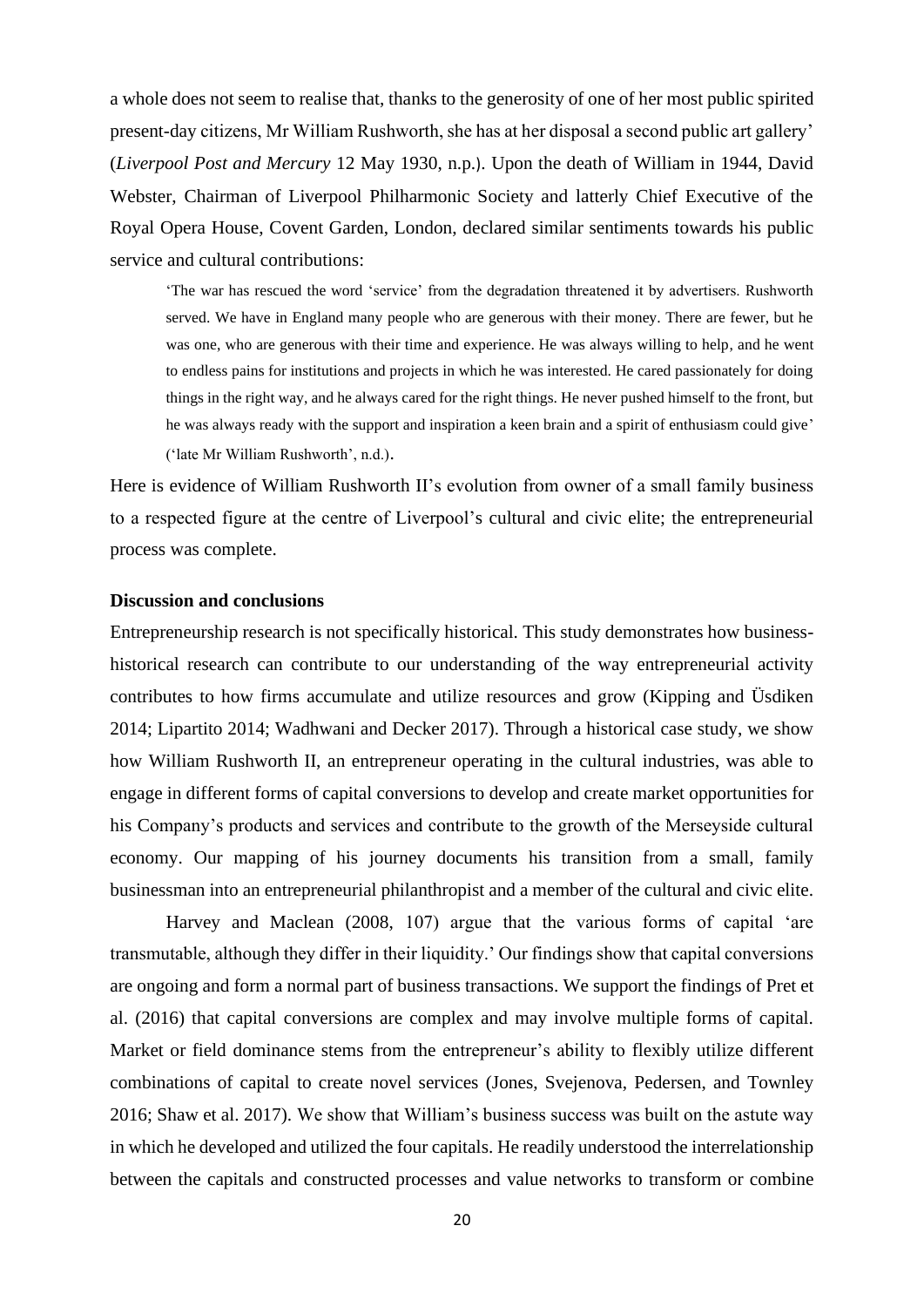capitals. This enabled economic capital to be formed at different time-frames and volumes directly or indirectly from these activities (Scott 2012).

The historical case study enables us to document various examples of capital conversions over a 47-year period. We explore how the four capitals were deployed individually or in combination as part of the Company strategy. We recognize that each field has a distinct habitus and that the volume, distribution, and importance of the forms of capital will differ across industries (Nicolopoulou 2014). In the cultural industries, cultural and social capitals are particularly important and closely tied. It has been argued that incumbent firms with high field specific cultural capital are more likely to conform to the field's dominant norms and are less likely to be innovative by being a rule breaker (De Clercq and Voronov 2009). Our historical case study shows that William Rushworth II had high cultural capital but many of his innovations stemmed from rewriting the rules. By investigating how resources were developed and combined in novel and innovative ways we also contribute to the 'new entrepreneurial history' (Wadhwani and Lubinsky 2019).

William could readily adopt field-prescribed habitus, 'history turned into nature' (Bourdieu 1977, 78), due to the involvement of his family in musical instrument making and retailing for several generations. Cultural capital is the product of a 'person's life history' (Emirbayer and Johnson 2008, 25). He had embodied cultural capital and was familiar with the field's rules. William's new business benefitted from the family association. Forming a partnership with his father and amalgamating their respective businesses provided access to extra resources and generated more business opportunities. William had the advantage of preembedded social and cultural capital from which to build his business (Jayawarna, Jones, and Macpherson, 2014; Shaw et al. 2017). Mahoney and Michael (2005) argue that the entrepreneur's social and human capital shapes the productive opportunity available to the firm. From his privileged family upbringing, William understood the importance of embodied cultural capital to the middle-classes. These middle-class parents, as part of their habitus, were prepared to invest in their children from an early age to help them to accumulate embodied cultural capital. Embracing music and culture provided a ladder for social mobility and afforded William with a business opportunity. We argue that converting cultural capital into economic capital was of prime importance to the entrepreneur operating in the cultural industries, whilst craft entrepreneurs were found to give no primacy to economic capital in the conversion process (Pret et al. 2016).

William was prepared to acquire economic capital directly through acquisitions and by providing and selling new downstream products and services. The acquisition of two competitors eliminated the main competition, provided access to new resource combinations,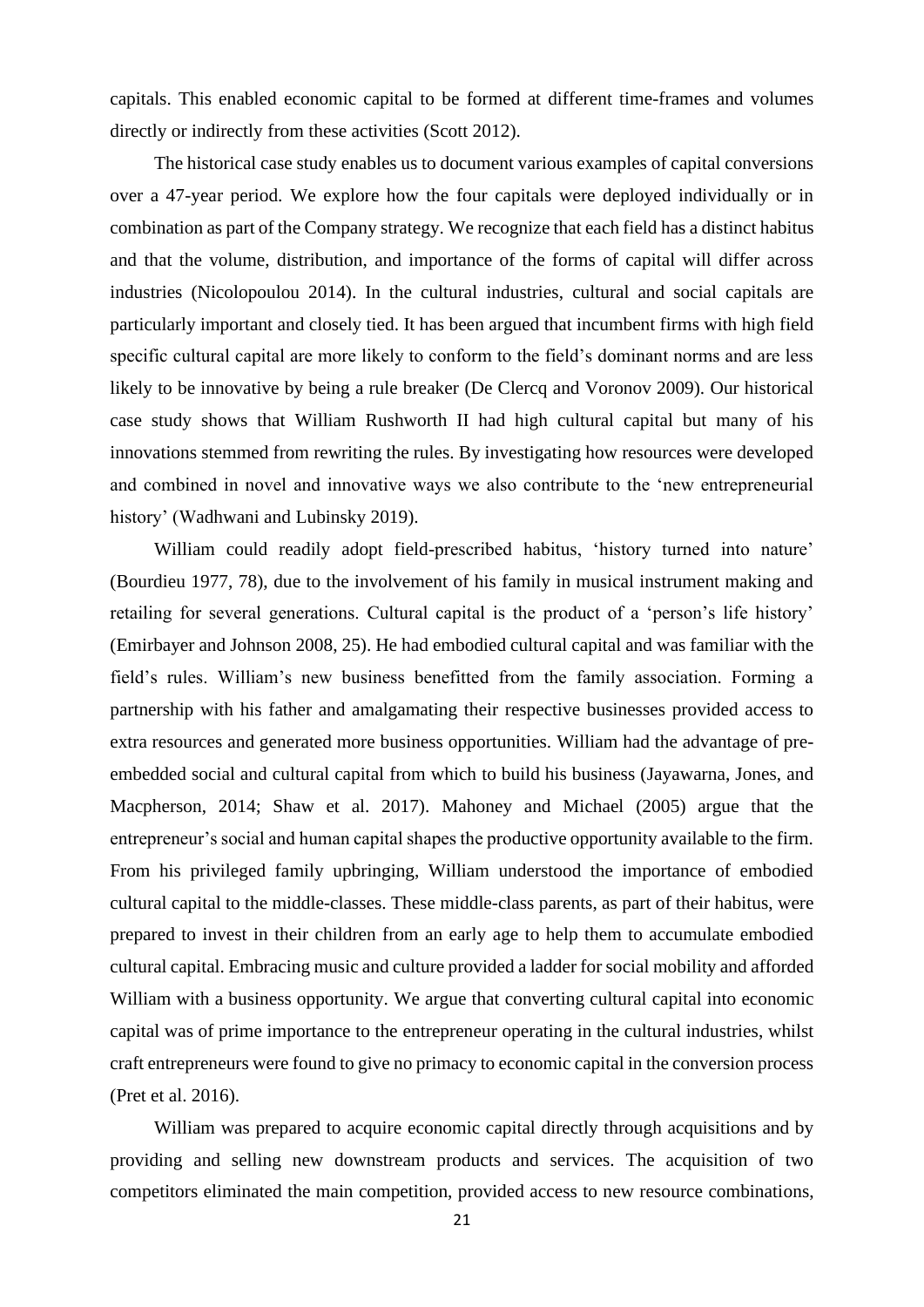and created a 'relatively impregnable base' from which he could expand operations (Penrose [1959] 2009, 121). William also acquired economic capital through a series of capital conversions. His exclusive link and sole-agency agreements with prestigious piano and instrument makers were symbols of the status of his Company (Wong and Popp 2018). He sold pianos and musical instruments, artefacts of objectified culture, to the aspiring middle classes which produced economic capital. The music teachers possessed both institutionalized and embodied cultural capital. Encouraging and teaching children to play an instrument led to them acquiring embodied cultural capital. Providing music teachers with spaces for music lessons and practice generated economic capital for both the teachers and Rushworths. Here, we have an example of the dual creation of economic capital for two different but linked providers of culture. As the students became more proficient they required an appropriate standard and subsequent upgrading of their musical instruments which generated more economic capital.

Our contribution to theory also includes the development of a capital theoretic model of philanthropy and productive opportunities (Figure 1) which builds on previous models. Harvey et al. (2011) argued that entrepreneurship and philanthropy are not distinct activities but are symbiotically related. Entrepreneurs often create charitable foundations to channel their economic capital into philanthropic activities. They argued that philanthropy 'serves as a vehicle for capital conversion' as the cultural, social and symbolic capital created may generate an economic return (Harvey et al. 2011, 432). Further, philanthropy provides the entrepreneur with the cultural, social and symbolic capital to operate in the field of power. MacKenzie et al. (2019) in their study of the Robertson sisters and philanthropy in the Scotch whisky industry focused on multiple levels of context and motivation which led to the development of a hybrid or intersectoral organisational form to balance the competing logics of economic returns and philanthropy The aim of the Robertson sisters was to create an organizational form that 'simultaneously maintained the entrepreneurial motive of capital accumulation and philanthropic redistribution of capital' (McKenzie, 2019, 549). Here we have entrepreneurship and philanthropy operating in parallel albeit by utilizing distinct delivery vehicles.

Our contribution is to develop a model where entrepreneurship and philanthropy are integral to the business model. William was able to utilize the forms of capital singularly or in combination for commercial or pro-social activities. This strategy enabled William to identify productive opportunities which led directly to the creation of economic capital, or indirectly as commercial opportunities emanated from the creation of community capital. A symbiotic relationship prevailed between entrepreneurship and the pro-social activities.

Contextual factors strongly influenced the formation and evolution of the Company's business model. William viewed the Company as rooted in the community. As an entrepreneur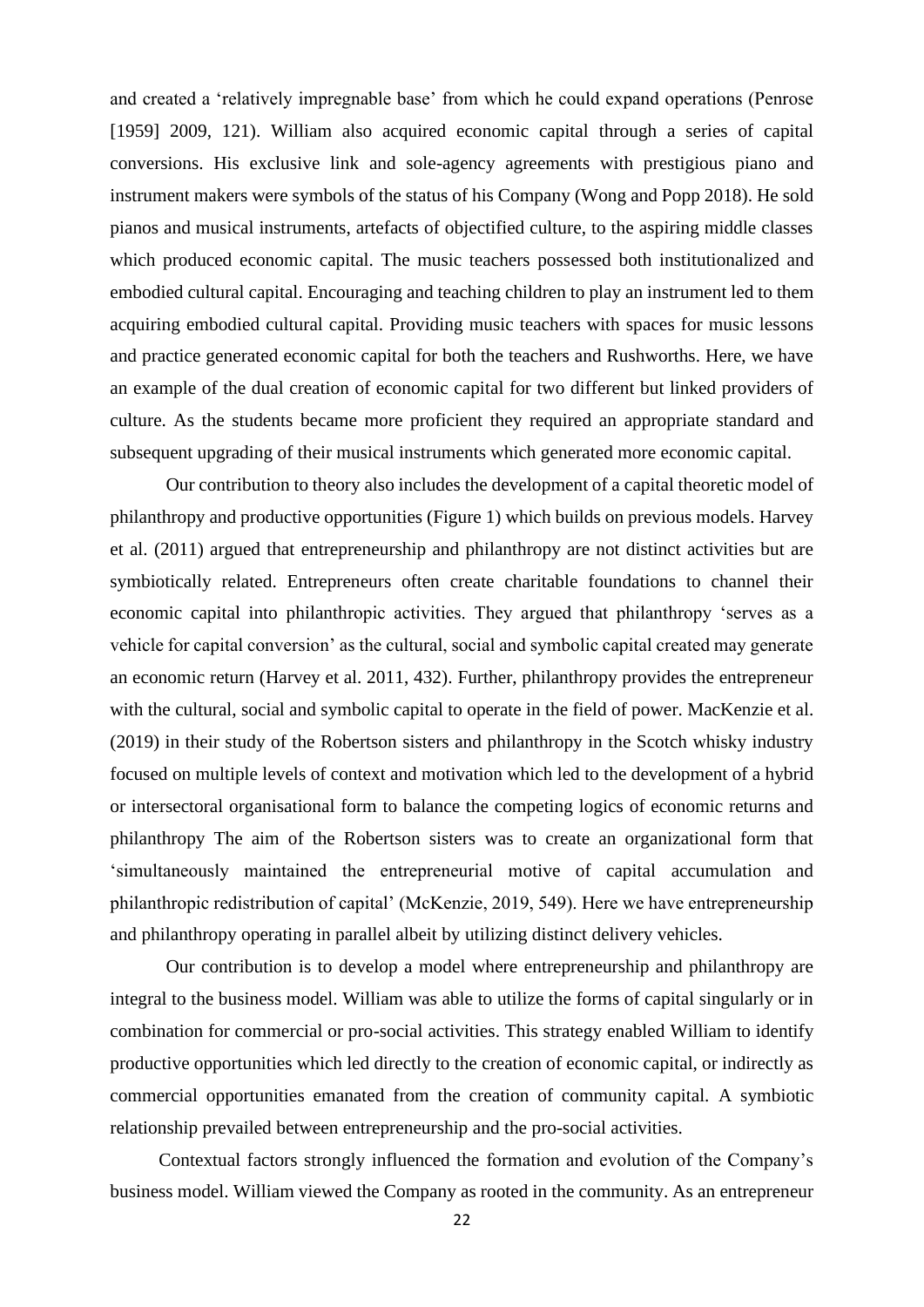in the cultural industries, he shared some characteristics with craft entrepreneurs with respect to social value creation across the creative industries (Schwarz and Yair 2011). His Company produced small musical instruments as well as operating a downstream retail business. His habitus was partly influenced by the norms and values of the craft field, which forms part of the wider cultural industries, and could therefore be readily incorporated into his vision for the business to give it a distinct identity. William was able introduce practices that were prevalent in one segment of the cultural industries to another segment where they were not the norm. This may be regarded as a form of intra-field habitus hybridisation (Drakopoulou Dodd, Wilson, Mac an Bhaird, and Bisignano. 2018 have discussed cross-field hybridisation). Further, it enabled him to 'stand out' through the creative and strategic utilization of his capitals (De Clerq and Voronov 2009).

Craft entrepreneurs often create social value through supporting their peers and creating community capital (Drakopoulou Dodd et al. 2018; Pret and Carter 2017). William was keen to encourage an appreciation of culture. This explains why the artefacts of cultural capital were shared freely with the public and why he promoted cultural events. The Concert Calendars were widely distributed within seven years of the formation of the business and various vehicles for promoting culture were added over the years. It has been argued that 'pro-social practices have to be understood as attempts to acquire or transform capital' (van Aaken, Splitter, and Seidl 2013, 356). William was able to transform his economic capital into social and cultural capital through his support and sponsorship of music and the arts. The associated esteem that he acquired led these forms of capital to be transformed into symbolic capital. Further, the prosocial practices were so inseparably entwined with the economic activities of the business that they reinforced one another. The Company had a large visible presence in the community and its cradle to the grave strategy created and sustained its customer base. Further, it was this embeddedness in the community which underpinned the branding and reputation of the Company (Shaw et al. 2017; McKeever et al. 2014; Drakopoulou Dodd et al. 2018).

We identify the importance of bridging social capital for entrepreneurs competing in the cultural industries to build links vertically and horizontally across the industry value chain. We show how William created a variety of social networks with cultural institutions, cultural purveyors, and elite bodies to extend his business and personal influence. The Company expanded and diversified its services away from manufacturing and retailing by taking a brokerage role at the hub of the growing musical activity in Liverpool. This provided Rushworths with non-path-dependent knowledge (cultural capital) to support new resource combinations. Creating the Concert and Entertainment Bureau provided access to nonredundant and diverse information to support the expansion strategy (Koka and Prescott 2008).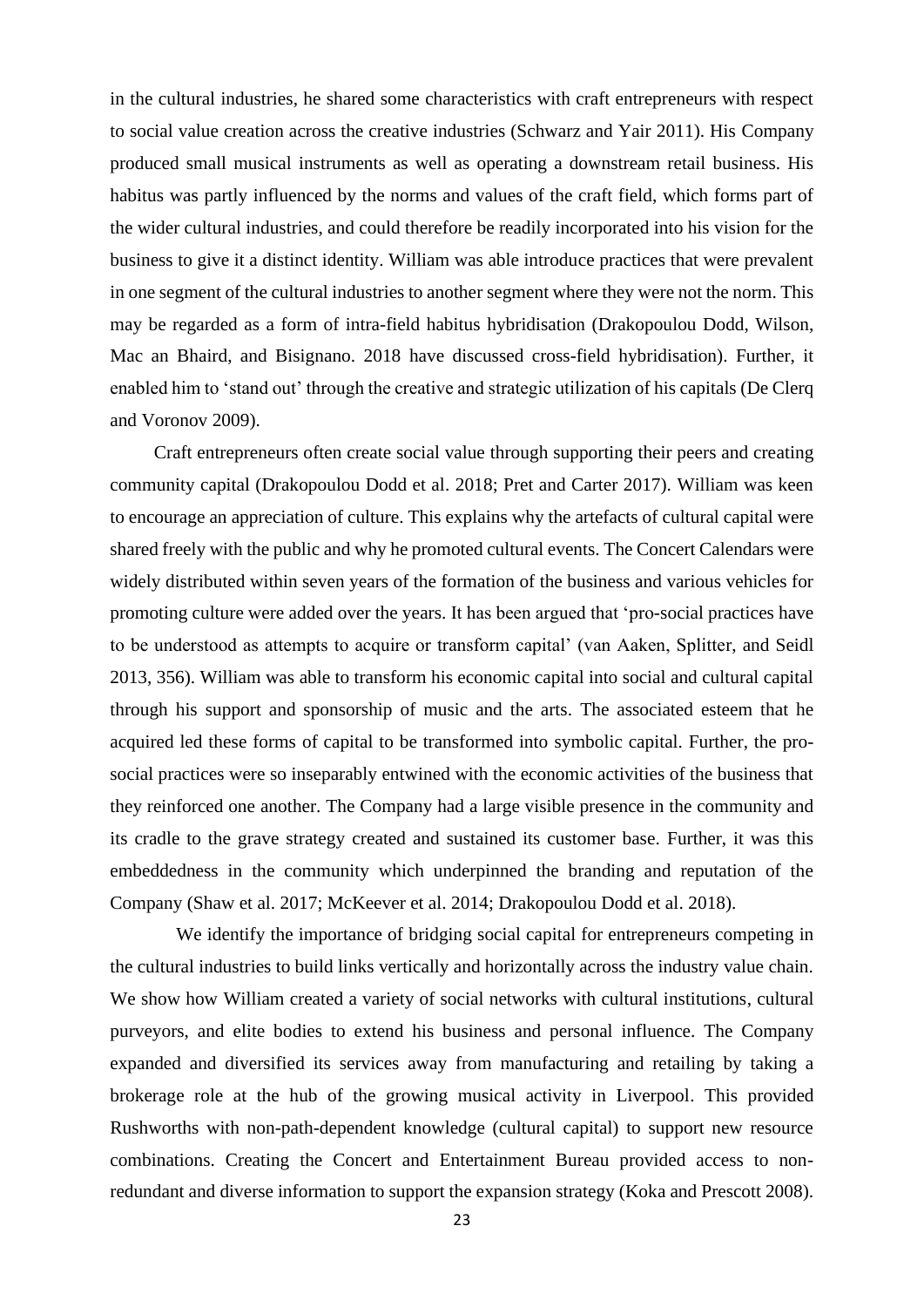William made another strategic move by forming partnerships with London agents to attract world-leading performers to Liverpool. This is an example of converting cultural capital into social capital to develop new networks. Locating at his headquarters in Liverpool the local branches of national organisations is further evidence of the strategic use of bridging social capital (Burt 1992). The creation of these networks, and Rushworths brokerage position, reflected the Company's willingness to take business related risks and control access to resources (Rank and Strange 2018). William was able to identify new opportunities for growth by providing novel, innovative services such as the Concert and Entertainment Calendars, the Rushworth Festival of Music and Verse, and creating on-site space for music examinations, practice and tutoring. These resources provided links to other cultural institutions and the opportunity to develop new services such as the opening of a Concert Hall, an Art Gallery and the Museum of Antique Musical Instruments. Moreover, the construction of these cultural artefacts and the accumulation and display of the antique musical instruments demonstrates a strategic use of culture to attract customers into the shop to produce economic capital.

It has been argued that symbolic capital is location-dependent (Zott and Huy 200; Shaw et al. 2017). William created the music industry on Merseyside which helped him to accumulate substantial symbolic capital and prestige amongst his peers. He fitted the 'dominant institutional template' of an entrepreneur whose business was the focal point of Liverpool's music industry. Further, his close association with the Arts Council of Great Britain, the British Music Society and the Federation of British Music Industries increased his national and social capital. An actor's ability or power to impose their vision on the world is in proportion to their symbolic capital (Bourdieu [1991] 2009). William's business acumen was the catalyst for him to be appointed to positions on the management committees of prestigious civic, governmental and charitable organisations. These organisations were keen to leverage his cultural, social and symbolic capitals together with his business acumen to benefit their causes. This enabled him to acquire more symbolic capital in the form of prestige, reputation and honour and facilitated his entry into the field of power. This culminated in the award of an MBE in 1931. Here, we see evidence of how William was able to accumulate symbolic capital through his business acumen and service to the community and to deploy it as required.

This research has examined the growth of the family firm in its local context, documenting the complex interrelationships between all four capitals: economic, social, cultural and symbolic. The relative value of the different types of capital varies across different fields (Bourdieu and Wacquant 1992). We have documented William's ability to mobilise social, cultural and symbolic capitals to develop and expand the productive opportunities available to his business Cultural and social capitals were especially important. Social capital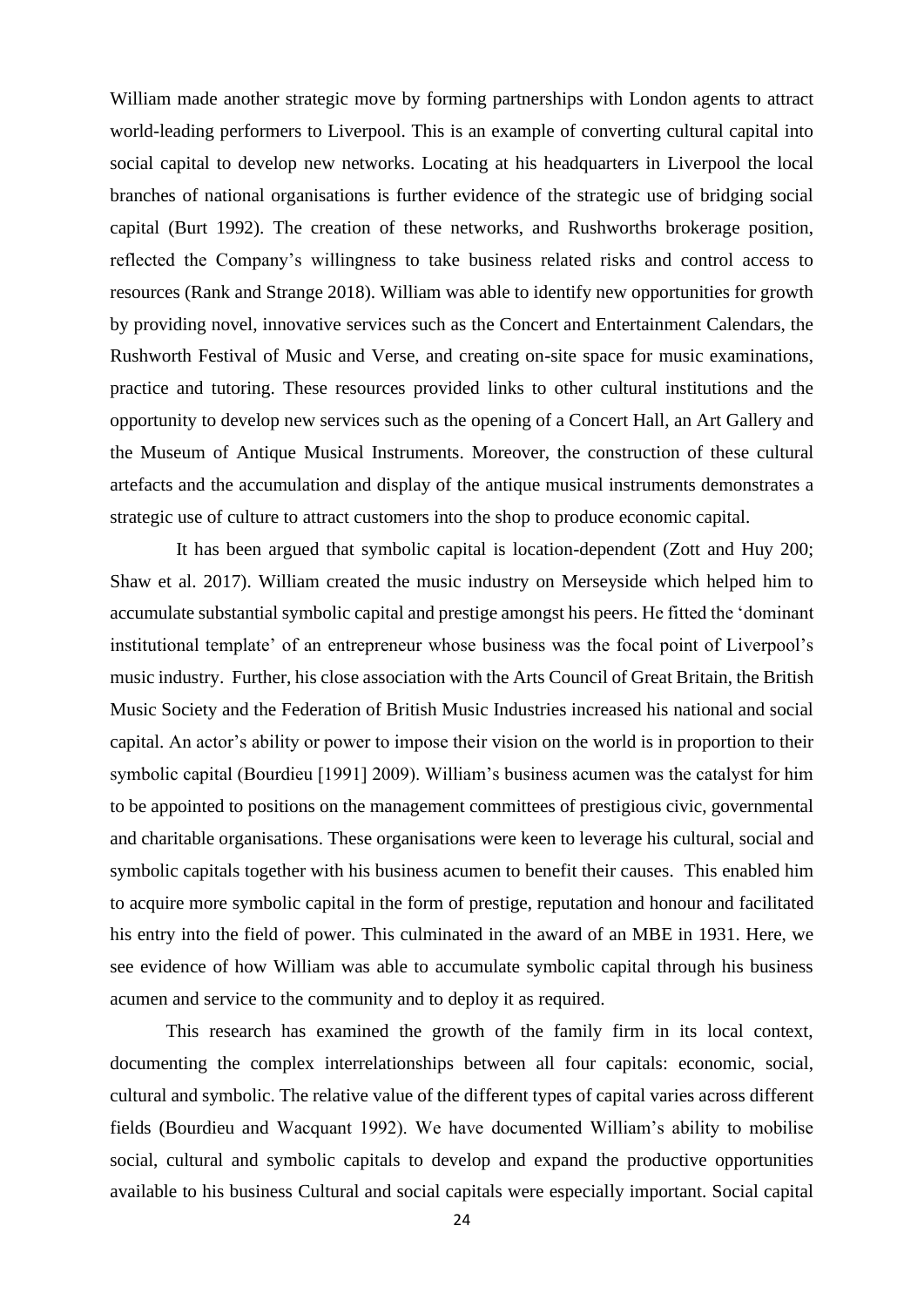was the gateway for converting cultural capital into symbolic and economic capital. The case of William Rushworth II provides evidence of the growth of a family enterprise running concurrently with his personal rise through the tiers of social class. We believe that it provides a strong demonstration of the entrepreneurial process in action.

#### **Notes**

- 1 The Company traded as Rushworth & Dreaper Ltd from 22 October 1910 to 31 December 1976 and as Rushworths Music House Ltd from 31 December 1976 to its closure in 2000.
- 2 Rushworths provided publicity for competitions, recitals and events organised by their own Concert Bureau.
- 3 The title changed to Rushworth & Dreaper Concert Calendar and Dramatic Year Book. The inclusion of 'Dramatic Year Book' in the title coincides with William being made Director of Liverpool Playhouse Theatre.
- 4 Rushworths was the Liverpool representatives of: The Royal Academy of Music, London; The Royal College of Music, London; the Associated Board of the Royal Schools of Music; and the Trinity College of Music, London – the examinations of the latter two institutions were held on the Firm's premises. From unpublished family history written by Walter Maynard Rushworth, 1942 [private collection].
- 5 William Rushworth II had secured sole-agency agreements with both Broadwood & Sons and Steinway & Sons. This provides a further example of his ability to corner the local market for elite pianos.
- 6 To accompany the Festival, Rushworths produced an accompanying printed programme that provided details of the aims and objectives of the Festival. This highlighted the contribution to musical culture in the City, the public service aspect of the initiative and the support received from the local education authority.

#### **References**

- Adler, P. S., and S-W. Kwon. 2002. "Social Capital: Prospects for a New Concept." *Academy of Management Review* 27 (1): 17–40.
- Anderson, A.R., and S. L. Jack. 2002. "The Articulation of Social Capital in Entrepreneurial Networks: A Glue or a Lubricant?" *Entrepreneurship & Regional Development* 14 (3): 193– 210.
- Anderson, A.R., S. Drakopoulou Dodd, and S. Jack. 2010. "Network Practices and Entrepreneurial Growth." *Scandinavian Journal of Management* 26 (2): 121–133.
- Anderson, C., and C. J. Miller. 2003. "Class Matters: Human and Social Capital in the Entrepreneurial Process." *Journal of Socio-Economics* 32 (1): 17–36.
- Bansal, P., W. K. Smith, and E. Vaara. 2018. "New Ways of Seeing Through Qualitative Research." *Academy of Management Journal* 61 (4): 1189–1195.
- Baron, R. A., and R. A. Henry. 2010. "How Entrepreneurs Acquire the Capacity to Excel: Insights from Research on Expert Performance." *Strategic Entrepreneurship Journal* 4 (1): 49–65.
- Baron, R. A., and G. D. Markman. 2003. "Beyond Social Capital: The Role of Entrepreneurs' Social Competence in their Financial Success." *Journal of Business Venturing* 18 (1): 41– 60.
- Belchem, J. 2006a. Liverpool 800. Liverpool: Liverpool University Press.
- Belchem, J. 2006b. Merseypride: Essays in Liverpool Exceptionalism. (Revised 2nd edition). Liverpool: Liverpool University Press.
- Belchem, J., and N. Hardy. 1998. "Second Metropolis: The Middle Class in Early Victorian Liverpool." In *The Making of the British Middle Class? Studies of Regional and Cultural Diversity Since the Eighteenth Century*, edited by A. Kidd and D. Nichols, 58–71. Gloucestershire: Sutton Publishing.
- Ben Rees, D. 2013. *Celebrating the Centenary of the Liverpool Rotary Club, 1913-2013*.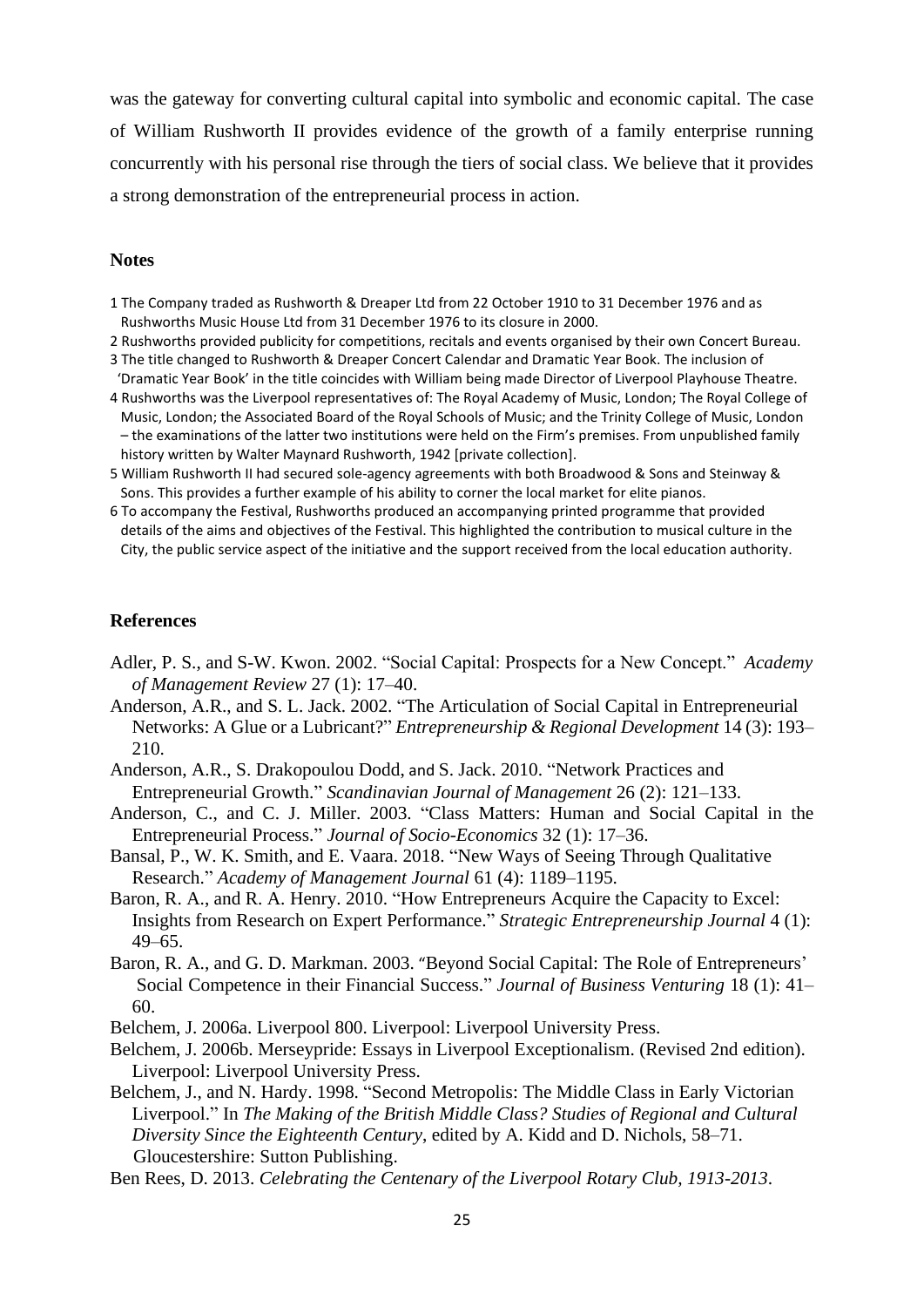Carmarthenshire: Modern Welsh Publications.

Bourdieu, P. 1977. *Outline of a Theory of Practice*. Cambridge: Cambridge University Press.

- Bourdieu, P. ([1984] 2010). *Distinction: A Social Critique of the Judgement of Taste*. London: Routledge.
- Bourdieu, P. 1986. "The Forms of Capital." In *Handbook of Theory and Research for the Sociology of Education,* edited by J. G. Richardson, 241–258. New York: Greenwood.
- Bourdieu, P. [1990] 2011. *The Logic of Practice*. Cambridge, MA: Harvard University Press.
- Bourdieu, P. [1991] 2009. Language and Symbolic Power. Malden, MA: Polity Press.
- Bourdieu, P. 1993. The Field of Cultural Production: Essays on Art and Literature. New York: Columbia University Press.
- Bourdieu, P. 1996. *The State Nobility: Elite Schools in the Field of Power*. Cambridge: Polity Press.
- Bourdieu, P., and J. C. Passeron. 1977. *Reproduction in Education, Society and Culture*. Beverly Hills: Sage.
- Bourdieu, P., and L. J. D. Wacquant. 1992. *An Invitation to Reflexive Sociology*. London: University of Chicago Press.
- Burt, R. S. 1992. *Structural Holes: The Social Structure of Competition*. London: Harvard University Press.
- Brinckmann, J., S. Salomo, and H. G. Gemuenden. 2011. "Financial Management Competence of Founding Teams and Growth of New Technology-based Firms." *Entrepreneurship Theory and Practice* 35 (2): 217–243.
- Carnevali, F., and L. Newton. 2013. "Pianos for the People: From Producer to Consumer in Britain, 1851-1914." *Enterprise and Society* 14 (1): 37–70.
- Chandler, A.D. Jr. 1962. *Strategy and Structure: Chapters in the History of the American Enterprise*. Cambridge, MA: MIT Press.
- Coleman, J. S. 1988. "Social capital in the Creation of Human Capital." *American Journal of Sociology* 94: S9 –S120.
- Dacin, P. A., M. T. Dacin, and M. Matear. 2010. "Social Entrepreneurship: Why We Don't Need a New Theory and How We Move Forward From Here." *Academy of Management Perspectives* 24 (3): 37–57.
- De Boufflers-Taylor, S. 1976. *Two Centuries of Music in Liverpool: A Scrap-Book of Information Concerning Musical Activities Both Professional and Amateur*. Liverpool: Rockliff Brothers.
- De Clercq, D., and B. Honig, B. 2011. "Entrepreneurship as an Integrating Mechanism for Disadvantaged Persons." *[Entrepreneurship & Regional Development](https://www.tandfonline.com/toc/tepn20/current)* 23 (5-6): 353–372.
- De Clercq, D., and M. Voronov. 2009. "The Role of Cultural and Symbolic Capital in Entrepreneurs' Ability to Meet Expectations About Conformity and Innovation." *Journal of Small Business Management* 47 (3): 398–420.
- DiMaggio, P., and M. Useem, M. 1978. "Cultural Democracy in a Period of Cultural Expansion: The Social Composition of Arts Audiences in the United States." *Social Problems,* 26 (2): 179–197.
- Drakopoulou Dodd, S., J. Wilson, C. Mac an Bhaird, and A. Bisignano. 2018. "Habitus Emerging: The Development of Hybrid Logics and Collaborative Business Models in the Irish Craft Beer Sector." International Small Business Journal: Researching Entrepreneurship 36 (6): 637–661
- Eckhardt, J.T., S. A. Shane. 2003. "Opportunities and Entrepreneurship." *Journal of Management* 29 (3): 333–349.
- Emibayer, M., and V. Johnson. 2008. "Bourdieu and Organizational Analysis." *Theory and Society* 37 (1): 1– 44.
- Farjoun, M. 2002. "Towards an Organic Perspective on Strategy." *Strategic Management Journal* 23 (7): 561–594
- Feliu, N., and I.C. Botero. 2016. "Philanthropy in Family Enterprises: A Review of Literature."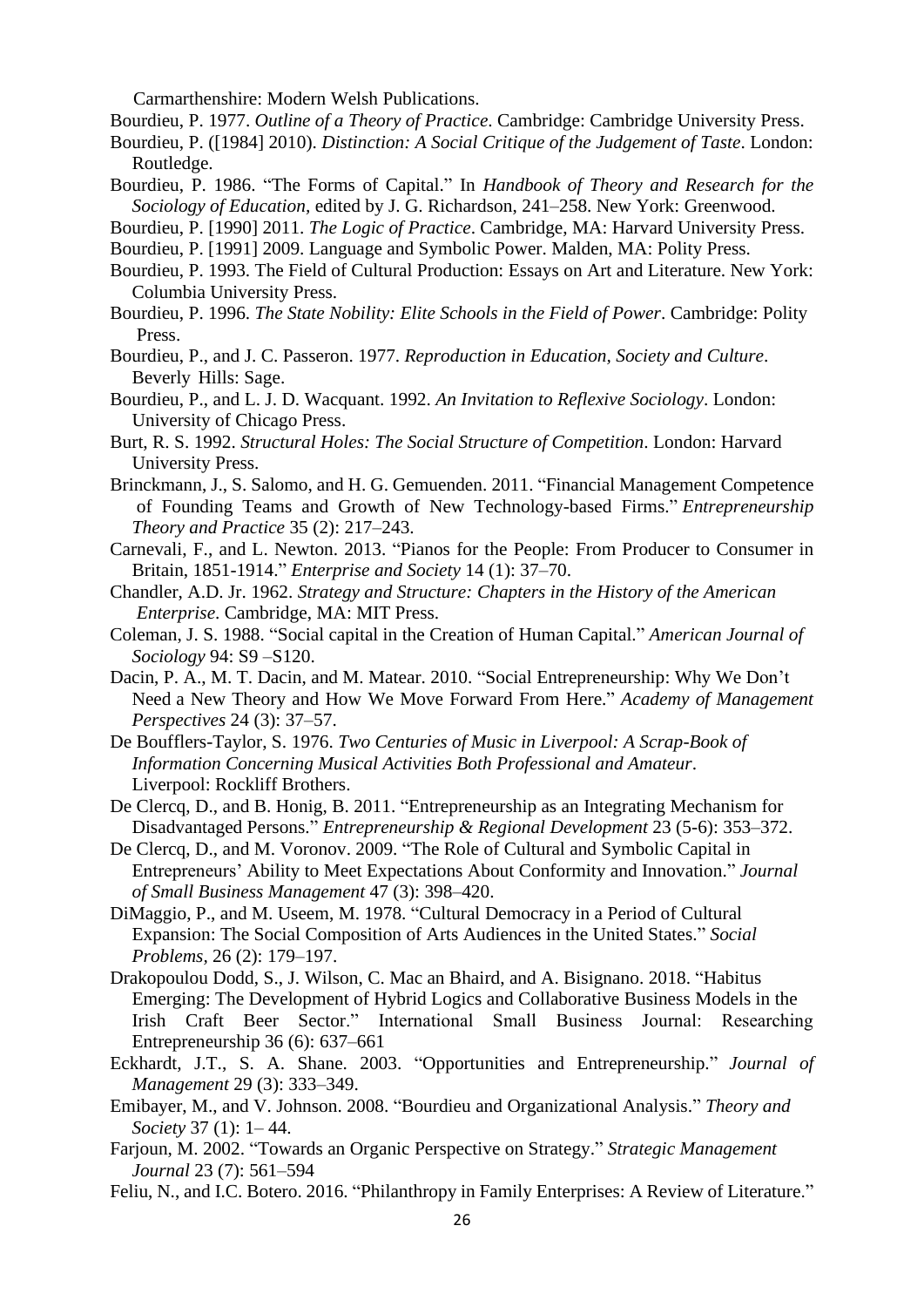*Family Business Review* 29 (1): 121– 41.

Fligstein, N. 1997. "Social Skill and Institutional Theory." *The American Behavioral Scientist* 40 (4): 397–405.

Fligstein, N., and McAdam, D. 2012. *A Theory of Fields*. New York: Oxford University Press.

- Harvey, C., M. Maclean. 2008. "Capital Theory and the Dynamics of Elite Business Networking in Britain and France." *Sociological Review* 56 (1): 103–120.
- Harvey, C., M. Maclean, J. Gordon, and E. Shaw. 2011. "Andrew Carnegie and the Foundations of Contemporary Entrepreneurial Philanthropy." *Business History* 53 (3): 425–450.
- Hill, I. 2018. "How Did You Get Up and Running? Taking a Bourdieuan Perspective Towards a Framework for Negotiating Strategic Fit." *Entrepreneurship & Regional Development* 30 (5-6): 662–696.
- Hite, J. H., and W. S. Hesterly. 2001. "The Evolution of Firm Networks: From Emergence to Early Growth of the Firm*." Strategic Management Journal* 22 (3): 275–286.
- Hudson, K. 1975. *A Social History of Museums: What the Visitors Thought*. London: Macmillan.
- Jayawarna, D., O. Jones, and A. Macpherson. 2014. "Entrepreneurial Potential: The Role of Human and Cultural Capitals." *International Small Business Journal* 32 (8): 918–943.
- Jones, C., S. Svejenova, J. S. Pedersen, and B. Townley. 2016. "Misfits, Mavericks and Mainstreams: Drivers of Innovation in the Creative Industries." *Organization Studies* 37 (6): 751–768.
- Kilkenny, M., L. Nalbarte, and T. Besser. 1999. "Reciprocated Community Support and Small Town-Small Business Success." *Entrepreneurship & Regional Development* 11 (3): 231– 246.
- Kipping, M., and B. Üsdiken. 2014. "History in Organization and Management Theory: More than Meets the Eye." *Academy of Management Annals* 8 (1): 535–588.
- Kipping, M., R. D. Wadhwani, and M. Bucheli, M. 2014. "Analyzing and Interpreting Historical Sources: A basic Methodology." In *Organizations in Time: History, Theory Methods*, edited by M. Bucheli and R. D. Wadhwani*,* 305–329. Oxford: Oxford University.
- Koka, B. R., and J. E. Prescott. 2008. "Designing Alliance Networks: The Influence of Network Position, Environmental Change, and strategy on Firm Performance." *Strategic Management Journal* 29 (6): 639–661.
- Kor, Y. Y., J. T. Mahoney, and S. C. Michael. 2007. "Resources, Capabilities and Entrepreneurial Perceptions." *Journal of Management Studies* 44 (7): 1187–1212.
- Lee, R., and E. Shaw. 2016. "Bourdieu's Non-Material Forms of Capital: Implications for Start-Up Policy." *Environment and Planning C: Government and Policy* 34 (8): 1734–1758
- Light, I., and L-P. Dana. 2013. "Boundaries of Social Capital in Entrepreneurship." *Entrepreneurship Theory and Practice* 37 (3): 603–624.
- Lipartito, K. 2014. "Historical Sources and Data." In *Organizations in Time: History, Theory Methods*, edited by M. Bucheli and R. D. Wadhwani, 284–304. Oxford: Oxford University Press.
- Lockett, A., J. Wiklund, P. Davidson, and S. Girma, S. 2011. "Organic and Acquisitive Growth: Re-examining, Testing, and Extending Penrose's Growth Theory." *Journal of Management Studies,* 48 (1): 48–74.
- MacCunn, W.S. 1956. *Bluecoat Chambers: The Origin and Development of an Art Centre*. Liverpool: Liverpool University Press.
- MacKenzie, N. G., J. Gordon, and M. J. Gannon. 2019. "A Spirit of Generosity: Philanthropy in the Scotch Whisky Industry." *Business History Review* 93 (3): 529–552.
- Maclean, M., C. Harvey, and G. Kling. 2017. "Elite Business Networks and the Field of Power: A Matter of Class." *Theory, Culture & Society* 34 (5-6): 127–151.
- Maclean, M., C. Harvey, and J. Press. 2005. *Business Elites and Corporate Governance in France and the UK*. London: Palgrave Macmillan.
- Mahoney, J. T., and S. C. Michael. 2005. "A Subjectivist Theory of Entrepreneurship." In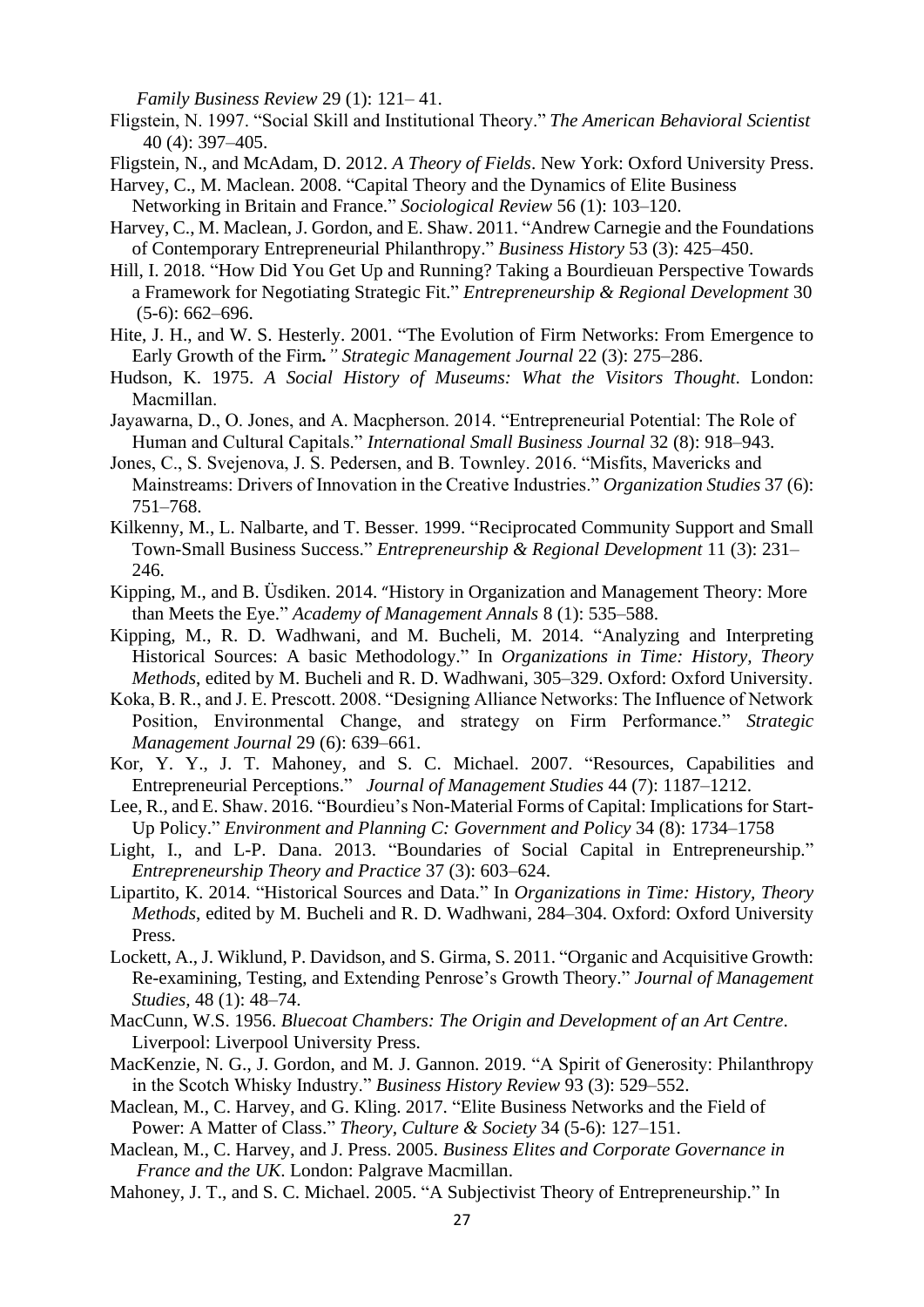*Handbook of Entrepreneurship*, edited by S. A. Alvarez, R. Agarwal, and O. Sorenson, 33–53. Boston, MA: Kluwer.

- Massis, A., and F. Chirico. 2014. "Firm Philanthropy in Small- and Medium-Sized Family Firms: The Effects of Family Involvement in Ownership and Management." *Family Business Review* 27 (3): 244–258.
- McKeever, E., A. Anderson, and S. Jack. 2014. "Entrepreneurship and Mutuality: Social Capital in Process and Practices." *Entrepreneurship & Regional Development* 26 (5-6): 453– 477.
- Naphiet, J., and S. Ghoshal. 1998. "Social Capital, Intellectual Capital and the Organizational Advantage." *Academy of Management Review* 23 (2): 242–246.
- Nicolopoulou, K. 2014. "Social Entrepreneurship Between Cross-Currents: Toward a Framework for Theoretical Restructuring of the Field." *Journal of Small Business Management* 52 (4): 678–702
- Ostgaard, T. A., and S. Birley 1994. "Personal Networks and Firm Competitive Strategy A Strategic or Coincidental Match?" *Journal of Business Venturing* 9 (4): 281–305.
- Ostrower, F. 1998. "The Arts as Cultural Capital Among Elites: Bourdieu's Theory Reconsidered." *Poetics* 26 (1): 43–53.
- Penrose, E. T. 1960. "The Growth of the Firm. A Case Study: The Hercules Powder Company." *Business History Review* 34 (1): 1–23.
- Penrose, E. T. ([1959] 2009). *The Theory of the Growth of the Firm. Fourth Edition*. Oxford: Oxford University Press.
- Porter, M. E., and M. R. Kramer. 2006. "Strategy and Society: The Link Between Competitive Advantage and Corporate Social responsibility." *Harvard Business Review* 84 (12): 78–92, 163.
- Pret, T., and S. Carter. 2017. "The Importance of 'Fitting In': Collaboration and Social Value Creation in Response to Community Norms and Expectations." *Entrepreneurship & Regional Development* 29 (7-8): 639–667.
- Pret, T., E. Shaw, and S. Drakopoulou Dodd, 2016. "Painting the Full Picture: The Conversion of Economic, Cultural, Social and Symbolic Capital." *International Small Business Journal* 34 (8): 1004–1027
- Putnam, R.D. 1993. *Making Democracy Work. Civic Traditions in Modern Italy*. Princeton: Princeton University Press.
- Rank, O.N., and M. Strange. 2018. "Entrepreneurial Orientation as Driver of Brokerage in External Networks: Exploring the Effects of Risk Taking, Proactivity, and Innovativeness." *Strategic Entrepreneurship Journal* 12 (4): 482–503.
- Rowlinson, M., J. Hassard, and S. Decker. 2014. "Research Strategies for Organizational History: A Dialogue Between Historical Theory and Organization Theory." *Academy of Management Review* 39 (3): 250–274.
- Rushworth, W. 1924. **"**The Development of a Retail Music Business." A Paper Delivered at the *Fourteenth Annual Convention of the British Music Industries*, Folkestone, May 1924.
- Schwarz K., and M. Yair. 2011. "Making Value: Craft in Changing Times." *Cultural Trends* 20 (3-4): 309–316.
- Scott, M. 2012. "Cultural Entrepreneurs, Cultural Entrepreneurship: Music Producers Mobilising and Converting Bourdieu's Alternative Capitals." *Poetics* 40 (3): 237–255.
- Shane, S., S. Venkataraman. 2000. "The Promise of Entrepreneurship as a Field of Research." *Academy of Management Review* 25 (1): 217–226.
- Shaw, E., J. Gordon, C. Harvey, and M. Maclean. 2011. "Exploring Contemporary Entrepreneurial Philanthropy." *International Small Business Journal* 31 (5): 580–599.
- Shaw, E., J. Wilson, and T. Pret. 2017. "The Process of Embedding a Small Firm in its Industrial Context." *International Small Business Journal* 35 (3): 219–243.
- Snape, R. 2018. *Leisure, Voluntary Action and Social Change in Britain, 1880-1939*. London: Bloomsbury Academic.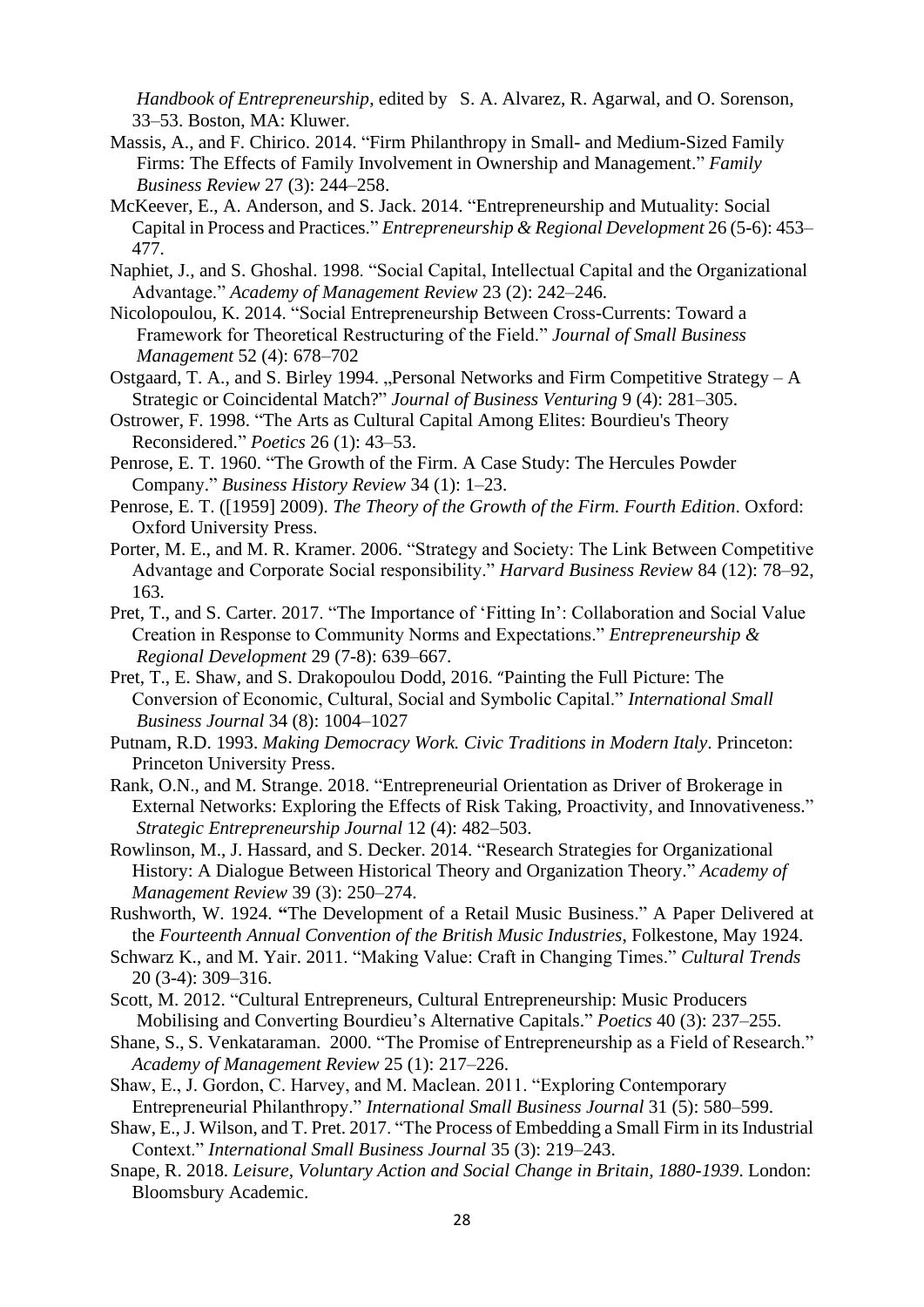- Steinmetz, G. 2011. "Bourdieu, Historicity, and Historical Sociology." *Cultural Sociology,* 5  $(1), 45-66.$
- Swartz, D. 1997. *Culture & Power: The Sociology of Pierre Bourdieu*. London: University of Chicago Press.
- *The Memoirs of the Rt. Hon. The Earl of Woolton.* 1959. London: Cassell.
- Tide, T. O. 1947. "Liverpool: A Unique Music Firm." In, *Henrichsen's Musical Year Book*, IV-V, 1947-48.
- Useem, M. 1980. "Corporations and the Corporate Elite." *Annual Review of Sociology* 6 (1): 41–77.
- Van Aaken, D., V. Splitter, and D. Seidl. 2013. "Why Do Corporate Actors Engage in Pro-Social Behaviour? A Bourdieusian Perspective on Corporate Social Responsibility." Organization 20 (3): 349–371.
- Van Gils, A., Dibrell, C., Neubaum, D., & Craig, J.B. (2014). Social Issues in the Family Enterprise. *Family Business Review* 27 (3), 193–205.
- Venkataraman, S. 1997. "The Distinctive Domain of Entrepreneurship Research." In *Advances in Entrepreneurship, Firm Emergence and Growth 3*, edited by J. A. Katz and R. Brockhaus, 119–138. Greenwich, CT: JAI Press.
- Wadhwani, R. D., and S. Decker. 2017. "Clio's toolkit: The Practice of Historical Methods in Organisational Studies." In *The Routledge Companion to Qualitative Research in Organization Studies*, edited by R. Mir and S. Jain, 113-127. New York: Routledge.
- Wadhwani, R. D., and C. Lubinski. 2018. "Reinventing Entrepreneurial History." *Business History Review* 91 (4): 767–799.
- Westerlund, M., and S. Svahn. 2008. "A Relationship Value Perspective of Social Capital in Networks of Software SMEs." *Industrial Marketing Management* 37 (5): 492–501.
- Wong, N. D. 2016. *The Rushworths of Liverpool: A Family Music Business. Commerce, Culture and the City*. PhD thesis, University of Liverpool.
- Wong, N. D., and A. Popp. 2018. 'In the Best Position to Reap Mutually Beneficial Results': Sole-agency Agreements and the Distribution of Consumer Durables in Inter-War Britain. *Business History* 60 (6): 884–907.
- Zot, C., and Q. N. Huy. 2007. How Entrepreneurs Use Symbolic Management to Acquire Resources. *Administrative Science Quarterly* 52 (1): 70–105.

## **Rushworth Family [Private Collection]**

'Late Mr. William Rushworth – An Appreciation'. Loose newspaper cutting – unsourced. Provided by Rushworth family [private collection].

Music Teachers Association – North West Branches'. In, *Music Teacher*, December 1985, p. 21. Loose article provided by Rushworth family.

One Hundred Years in Music' with compliments of Rushworth & Dreaper: The Great Music House – company catalogue, c. 1928.

Rushworth, E. (1897). Partnership Agreement. [Private Ledger] Rushworth Private Collection Rushworth's Musical Festival Programme, 1942.

Rushworth Staff Ledger, 1877-1911 [private collection].

Teachers' Notes, 'Silver Jubilee' Number, No. 44, May 1935

The R&D Concert and Entertainment Calendar and Music Teachers Directory, 1908-09.

Unpublished family and business history written by Walter Maynard Rushworth, 1942.

Table 1. Comparison of profits and combined figures for Piano and Small Goods Departments, 1897-1909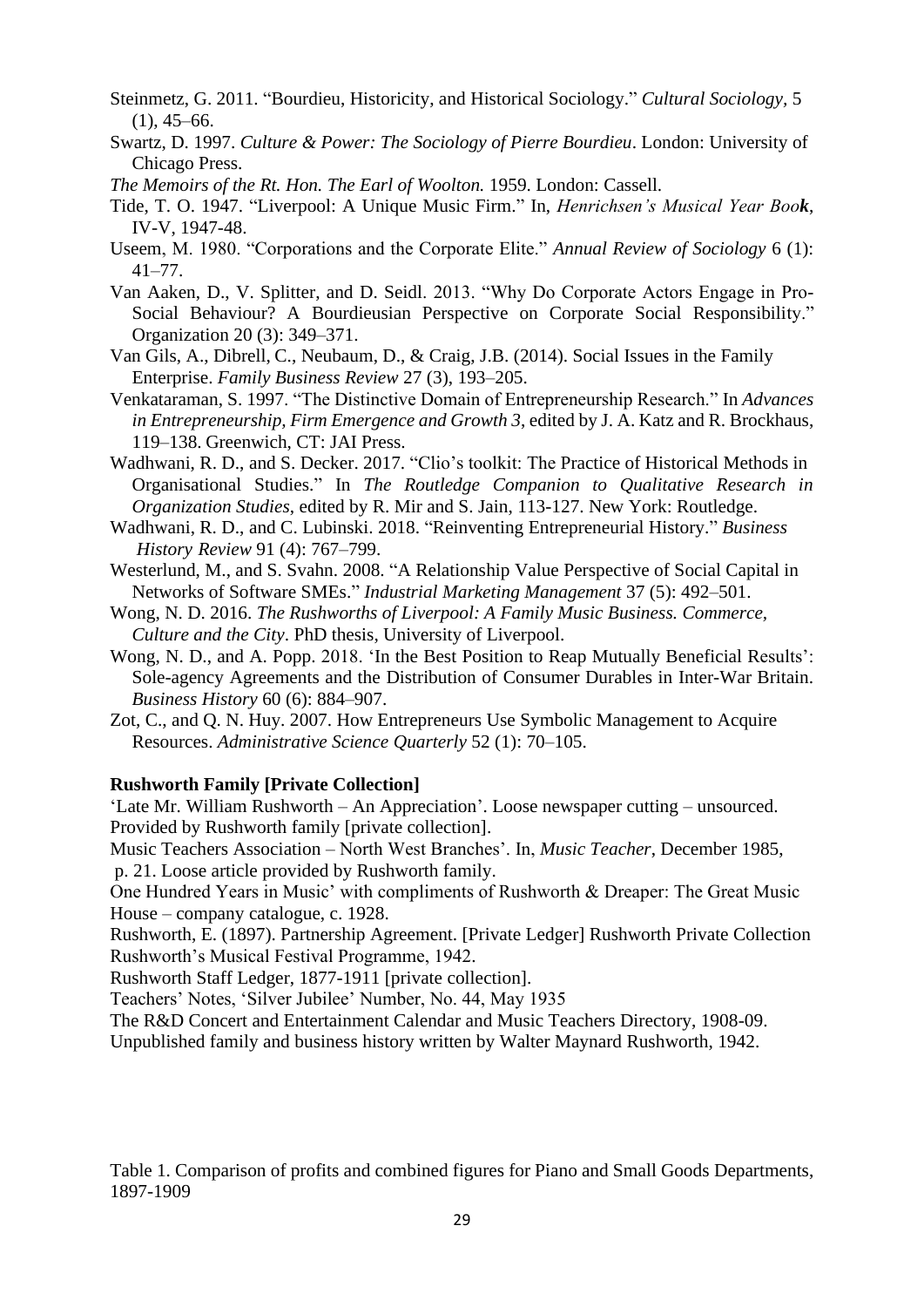| Piano Department |       |                     |    |      | Small Goods Department |                            |    |      | <b>Group Figures</b> |                            |    |
|------------------|-------|---------------------|----|------|------------------------|----------------------------|----|------|----------------------|----------------------------|----|
| Year             |       | Turnover Net Profit | %  | Year |                        | <b>Turnover Net Profit</b> | %  | Year |                      | <b>Turnover Net Profit</b> | %  |
| 1897             | 9174  | 1926                | 21 | 1897 | 4750                   | 526                        | 11 | 1897 | 13924                | 2452                       | 18 |
| 1898             | 9023  | 2178                | 24 | 1898 | 6039                   | 321                        | 5  | 1898 | 15062                | 2499                       | 17 |
| 1899             | 9967  | 2058                | 21 | 1899 | 4645                   | 136                        | 3  | 1899 | 14612                | 2194                       | 15 |
| 1900             | 10667 | 1677                | 16 | 1900 | 5484                   | 265                        |    | 1900 | 16151                | 1942                       | 12 |
| 1901             | 15316 | 2555                | 17 | 1901 | 5255                   | 230                        | 4  | 1901 | 20571                | 2785                       | 14 |
| 1902             | 18978 | 2740                | 14 | 1902 | 5350                   | 169                        | 3  | 1902 | 24328                | 2909                       | 12 |
| 1903             | 19151 | 2970                | 16 | 1903 | 7489                   | 659                        | 9  | 1903 | 26640                | 3629                       | 14 |
| 1904             | 17041 | 3028                | 18 | 1904 | 7555                   | 818                        | 11 | 1904 | 24596                | 3846                       | 16 |
| 1905             | 16157 | 2989                | 18 | 1905 | 6485                   | 334                        | 5  | 1905 | 22642                | 3323                       | 15 |
| 1906             | 17283 | 2924                | 17 | 1906 | 7045                   | 177                        | 3  | 1906 | 24328                | 3101                       | 13 |
| 1907             | 17651 | 3401                | 19 | 1907 | 6968                   | 243                        | 3  | 1907 | 24619                | 3644                       | 15 |
| 1908             | 18672 | 4163                | 22 | 1908 | 7360                   | 89                         |    | 1908 | 26032                | 4252                       | 16 |
| 1909             | 18220 | 3296                | 18 | 1909 | 7794                   | 48                         |    | 1909 | 26014                | 3344                       | 13 |

Source: These figures are taken from: 'Comparison of Balance Sheets, 1897-1909'. Documents provided by Rushworth family in support of PhD research.